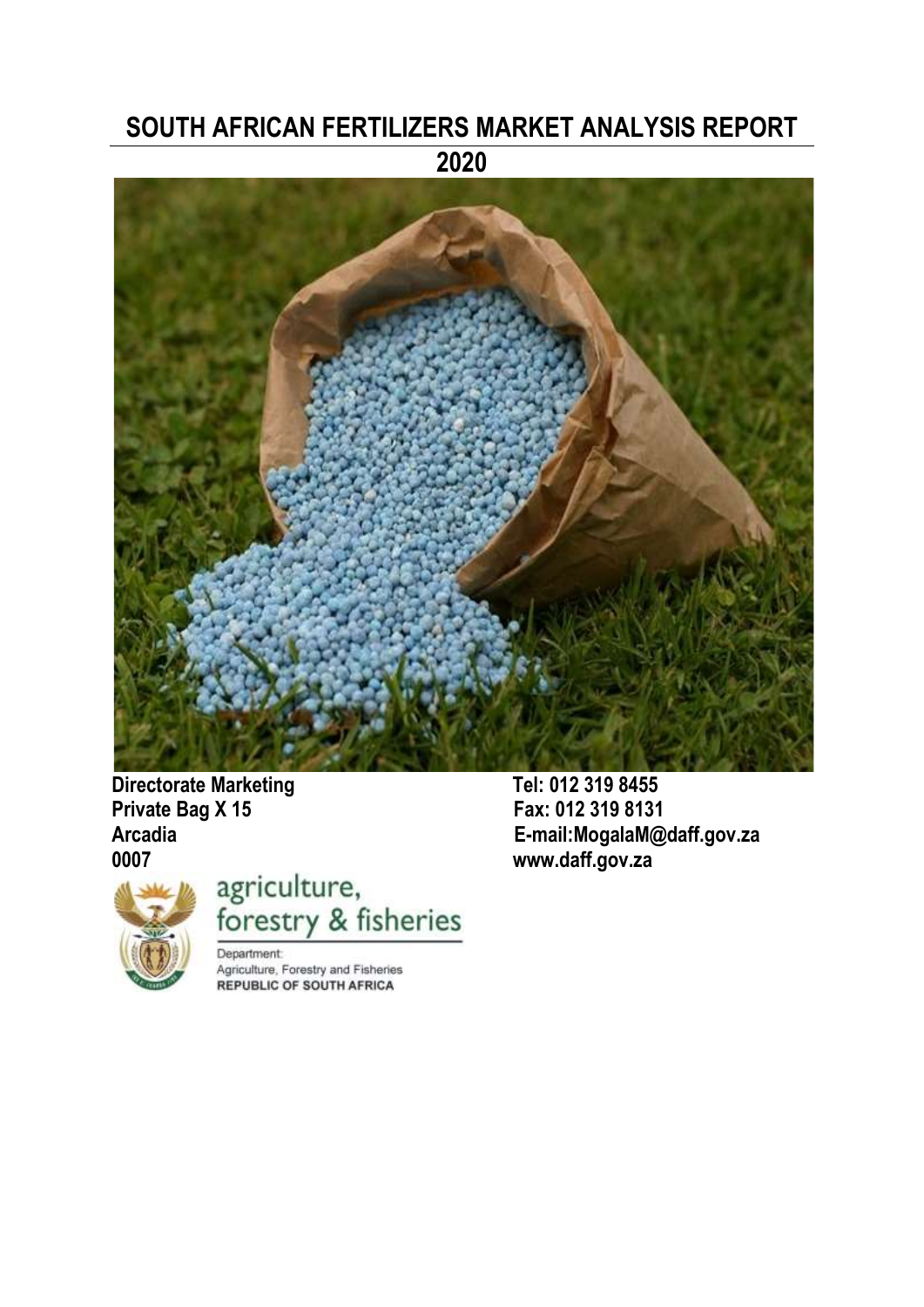# **TABLE OF CONTENTS**

| 1.  |     |                                                                   |  |
|-----|-----|-------------------------------------------------------------------|--|
| 2.  |     |                                                                   |  |
| 3.  |     |                                                                   |  |
| 5.  |     | LOCAL FERTILIZER PRICES VS INTERNATIONAL FERTILIZER PRICES 11     |  |
| 6.  |     |                                                                   |  |
|     | 6.1 |                                                                   |  |
|     | 6.2 |                                                                   |  |
|     | 6.3 |                                                                   |  |
|     | 6.4 |                                                                   |  |
|     | 6.5 |                                                                   |  |
|     | 6.6 |                                                                   |  |
| 7.  |     |                                                                   |  |
|     | 7.1 |                                                                   |  |
|     | 7.2 |                                                                   |  |
|     | 7.3 |                                                                   |  |
|     | 7.4 |                                                                   |  |
|     | 7.5 |                                                                   |  |
|     | 7.6 |                                                                   |  |
| 8.  |     | SWOT ANALYSIS (STRENGTHS, WEAKNESSES, OPPORTUNITIES, THREATS)  34 |  |
| 9.  |     |                                                                   |  |
| 10. |     |                                                                   |  |

# **List of figures**

| Figure 9: Export volumes of Mono-Ammonium Phosphate (MAP) to the world, 2010 - 2019 15                       |  |
|--------------------------------------------------------------------------------------------------------------|--|
| Figure 10: Volumes of Mono-Ammonium Phosphate (MAP) exports to African regions and countries, 2010 - 2019    |  |
|                                                                                                              |  |
| Figure 11: Export volumes of Nitrogen, Phosphorus and Potassium (NPK) fertilizer to the world, 2010 - 201917 |  |
| Figure 12: Volume of NPK exports to SADC, SACU and its member states, 2010 - 2019 17                         |  |
|                                                                                                              |  |
|                                                                                                              |  |
|                                                                                                              |  |
| Figure 16: Export volumes of Potassium Sulphate to SADC and member states, 2010 - 201922                     |  |
|                                                                                                              |  |
|                                                                                                              |  |
|                                                                                                              |  |
|                                                                                                              |  |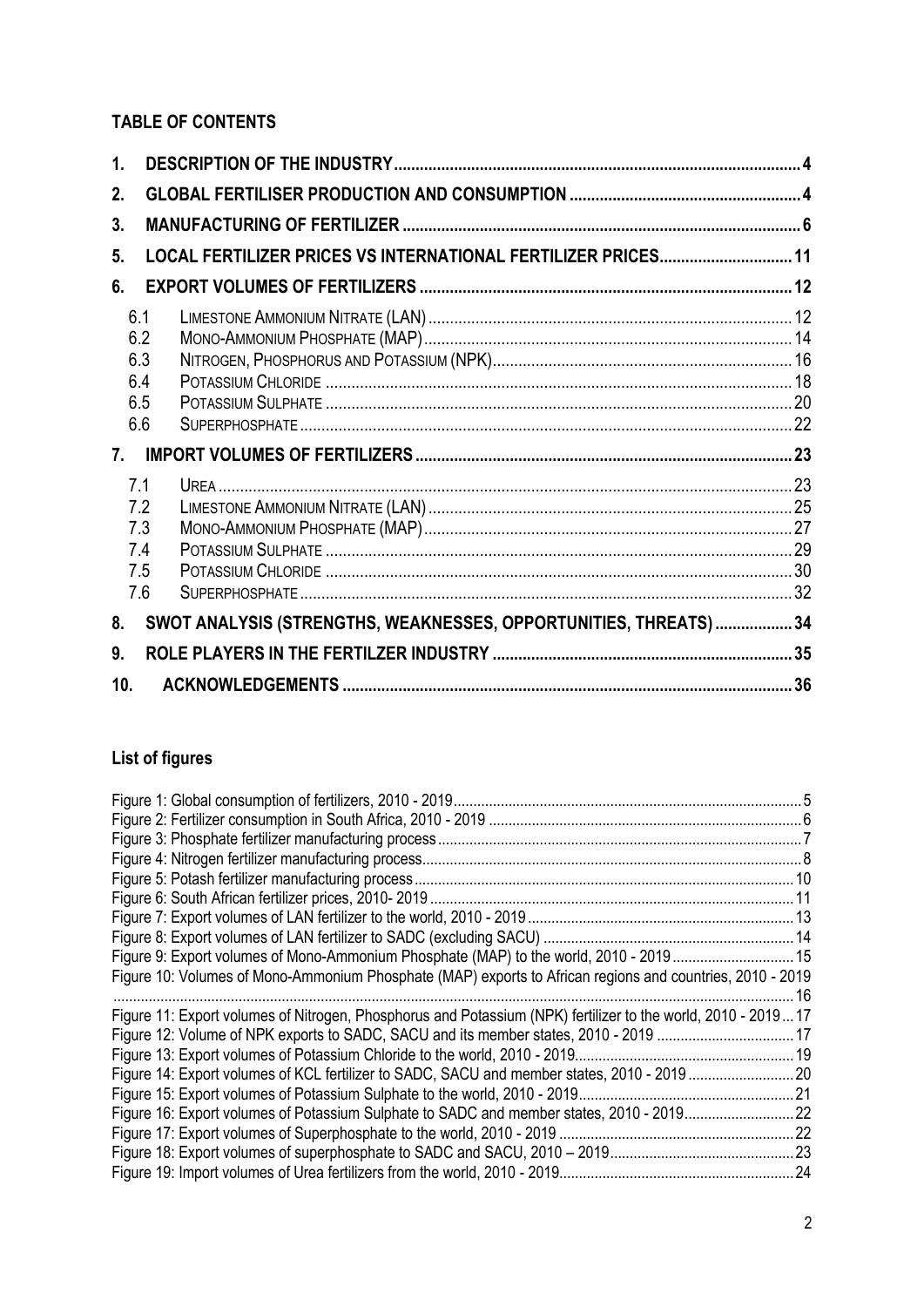<span id="page-2-0"></span>

|                                                                                                           | . 25 |
|-----------------------------------------------------------------------------------------------------------|------|
|                                                                                                           |      |
|                                                                                                           |      |
|                                                                                                           |      |
|                                                                                                           |      |
|                                                                                                           |      |
| Figure 26: Import volumes of Potassium Sulphate from EU, South America and Eastern Asia countries, 2010 - |      |
|                                                                                                           | .30  |
|                                                                                                           |      |
| Figure 28: Import volumes of Potassium Chloride from South America, EU and Western Asia countries, 2010 - |      |
|                                                                                                           | -32  |
|                                                                                                           |      |
| Figure 30: Import volumes of Superphosphate from Asian regions and member countries, 2010 - 2019 34       |      |
|                                                                                                           |      |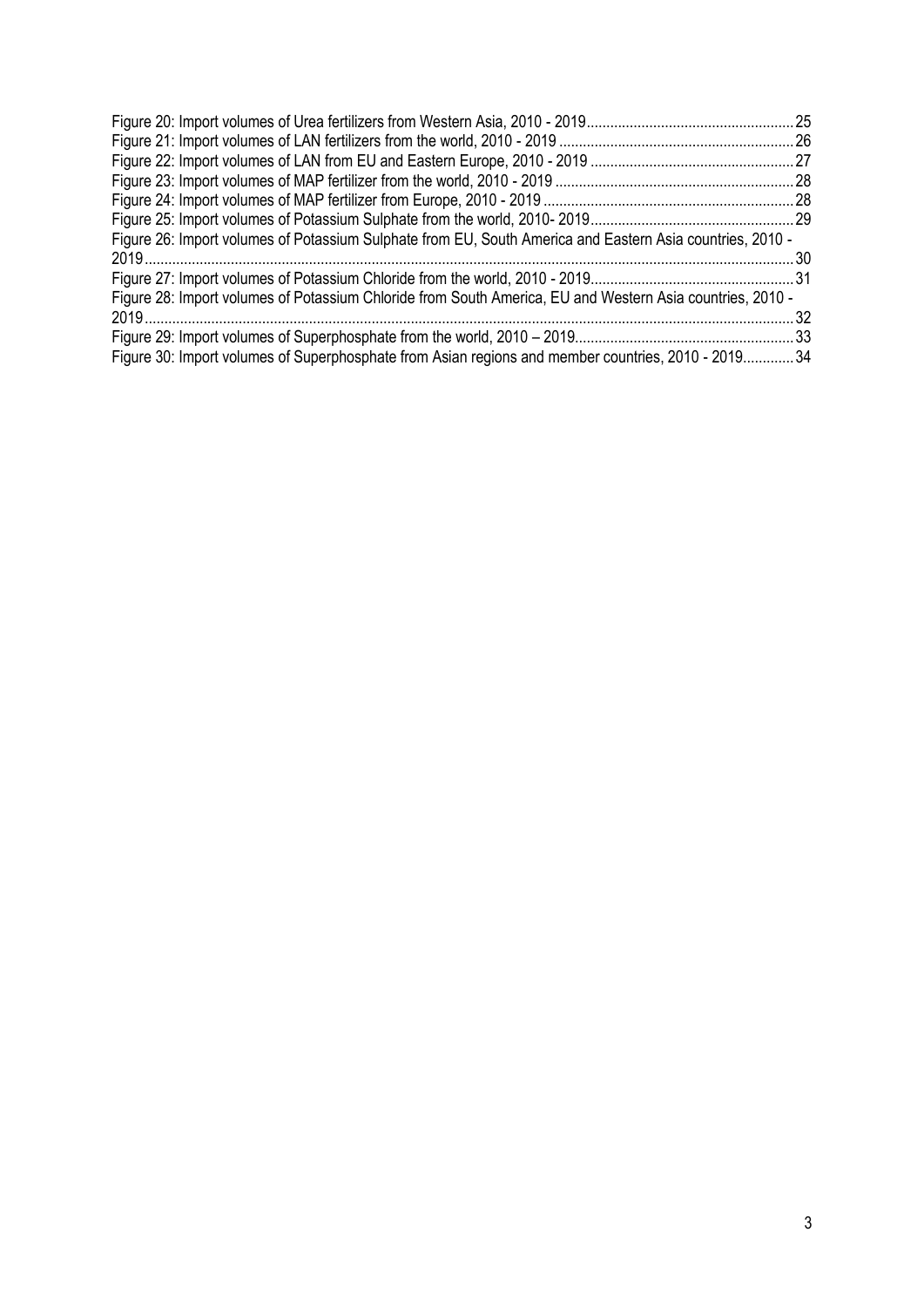### **1. DESCRIPTION OF THE INDUSTRY**

Fertilizer consumption in South Africa represents about 0.5% of the total global consumption and as such the local fertilizer industry is a price taker. For this reason it is important to study the international fertilizer supply and demand balances and other factors which influence this market as they have a direct impact on the domestic market. The South African fertilizer industry is fully exposed to world market forces and operates in a totally deregulated environment with no import tariffs or government sponsored support measures. In this deregulated market environment, fertilizer prices are strongly influenced by international prices, currency exchange rates (R/US\$) and shipping costs. Farm gate prices of fertilizer evidently include the cost of distribution, intermediate storage and packaging.

Maize accounts for 41% of total fertilizer application while the second largest fertilizer consumer is sugar cane at 18%. The horticultural and fruit crop sectors account for 20 percent of fertilizer consumption but their contribution to the total value of crop production is much greater. The South African fertilizer market is very competitive, with a handful of national and regional operators. Competition is driven through price incentives, product differentiation and specialized services such as individual agronomic advice, custom blending and application. South Africa is a net importer of fertilizers. All of our potassium, as well as 60% to 70% of our nitrogen requirements are imported. This means that the local prices would be subjected to the same supply and demand drivers as in the international industry. Local prices are therefore also influenced by the shipping costs and the rand/dollar exchange rate. Most of the international fertilizer prices (dollar per ton) increased on an annual basis and due to the significant depreciation of the exchange rate international fertilizer prices increase even more.

# <span id="page-3-0"></span>**2. GLOBAL FERTILISER PRODUCTION AND CONSUMPTION**

Table 1 below presents the top-ten fertilizer producers in the world during 2019, with China occupying the top spot with approximately 103 million tons while Russia occupied the tenth spot with 40 million tons.

| Rank | Country                  | Tons (thousands) |
|------|--------------------------|------------------|
|      | China                    | 103 916          |
|      | Russia                   | 40 479           |
|      | United States of America | 37 131           |

#### **Table 1: Global fertilizer production rankings - 2019**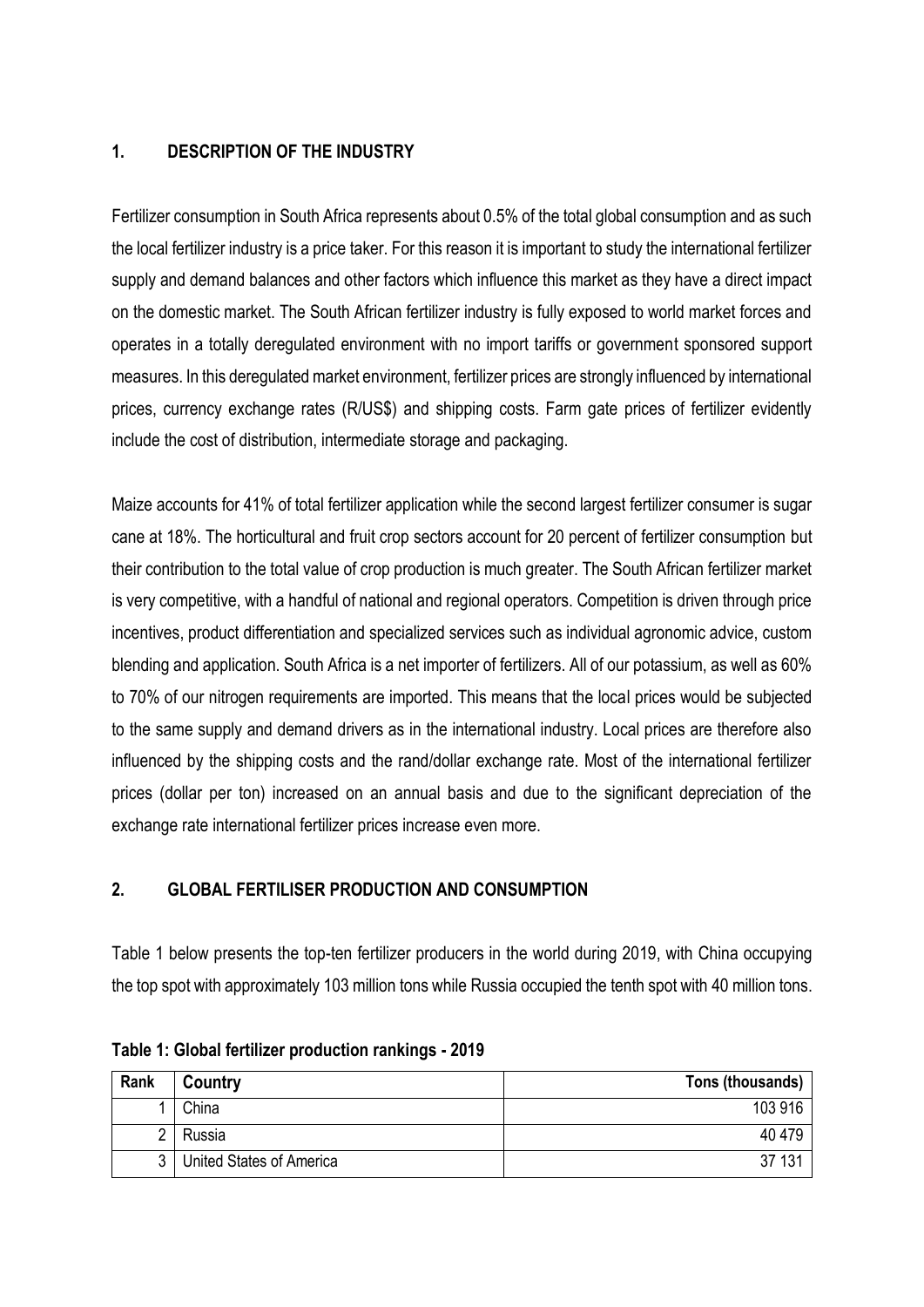| Rank | Country        | Tons (thousands) |
|------|----------------|------------------|
| 4    | India          | 35 854           |
| 5    | Canada         | 35 25 9          |
| 6    | <b>Belarus</b> | 19672            |
|      | Morocco        | 9701             |
| 8    | Indonesia      | 8 5 9 3          |
| 9    | Saudi Arabia   | 8 4 7 4          |
| 10   | Pakistan       | 8 3 2 6          |

Source: IFADATA, 2019

Figure 1 below shows the global consumption of fertilizers based on the three major nutrients namely, Nitrogen (N), Phosphorus (P) and Potassium (K) between 2009 and 2018 marketing seasons.



<span id="page-4-0"></span>

Source: IFADATA, 2019

It is quite clear from the Figure 1 above that, generally fertilizer consumption increased marginally over the period between 2009 and 2018. The demand for nitrogen fertilizers was high over the past ten years under review, followed by potassium and phosphorus respectively. The figure also shows that global consumption of nitrogen fertilizer consistently increased from 2009 to 2018, except for a slight decline in 2014. In 2018, the demand for nitrogen, phosphorus and potassium fertilizers decreased slightly by 2%, 1.8% and 1.5% respectively. Nitrogen fertilizer peaked at approximately 105.8 million tons in 2017. Globally, the demand for phosphorus and potassium fertilizers was very low compared to Nitrogen during the ten year period under review and not more than 50 million tons per annum. Nitrogen-based fertilizers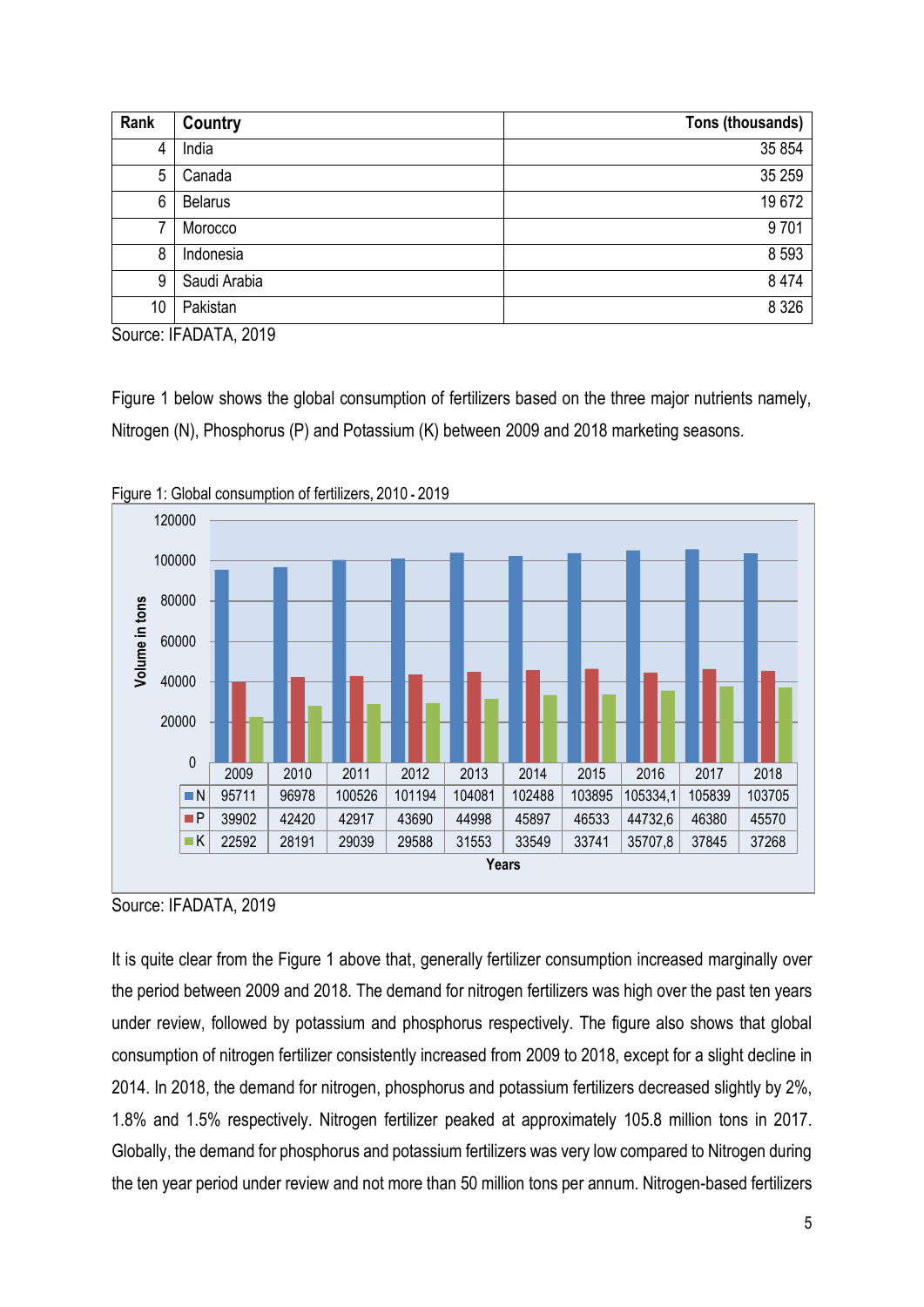are the most used for crop production. The international price of nitrogen fertilizer automatically went up because of high demand for the product. During the same period, the price of phosphorus and potassium fertilizers declined substantially due to very low demand globally.

# **3. SOUTH AFRICAN FERTILISER CONSUMPTION**

The utilisation of fertilisers in South Africa between 2010 and 2019 is depicted in Figure 2 below.



<span id="page-5-1"></span>

It is quite clear from Figure 2 above that nitrogen fertilizers were stable and the mostly used fertilizers throughout the period under review, followed by potassium and phosphorus. The figure also shows that South Africa's consumption of fertilizer was relatively stable during the period under review. Domestically, the demand for phosphorus and potassium fertilizers was very low during the ten year period under review and remained on average at 100 000 tons per annum. During 2019 season, consumption volumes for NPK fertilizers increased slightly. All NPK fertilizers consumption quantities increased by 3% in 2019 compared to 2018 season.

# <span id="page-5-0"></span>**3. MANUFACTURING OF FERTILIZER**

The phosphate fertiliser manufacturing process is depicted in Figure 3 below.

Source: FERTASA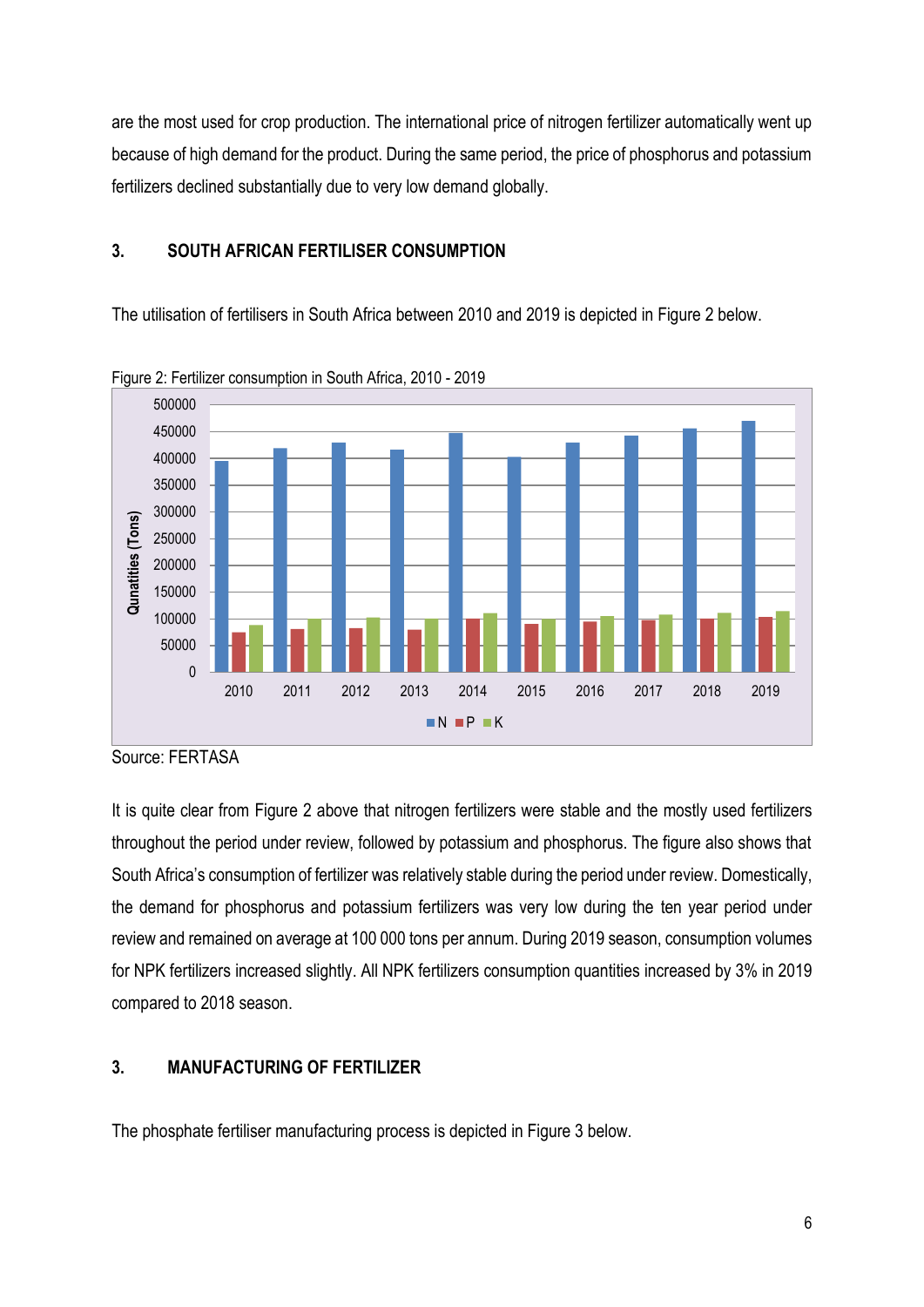<span id="page-6-0"></span>Figure 3: Phosphate fertilizer manufacturing process



The manufacturing process of phosphate fertilizers involves different ingredients. In this process, first stage shows that phosphate fertilizer is from phosphate mine that transforms it into phosphate rock which is then mixed with phosphoric acid and ammonia salts and gas and as a result, a complete product becomes phosphate fertilizer that is used in the production of food crops such as maize. The nitrogen fertiliser manufacturing process is depicted in Figure 4 below.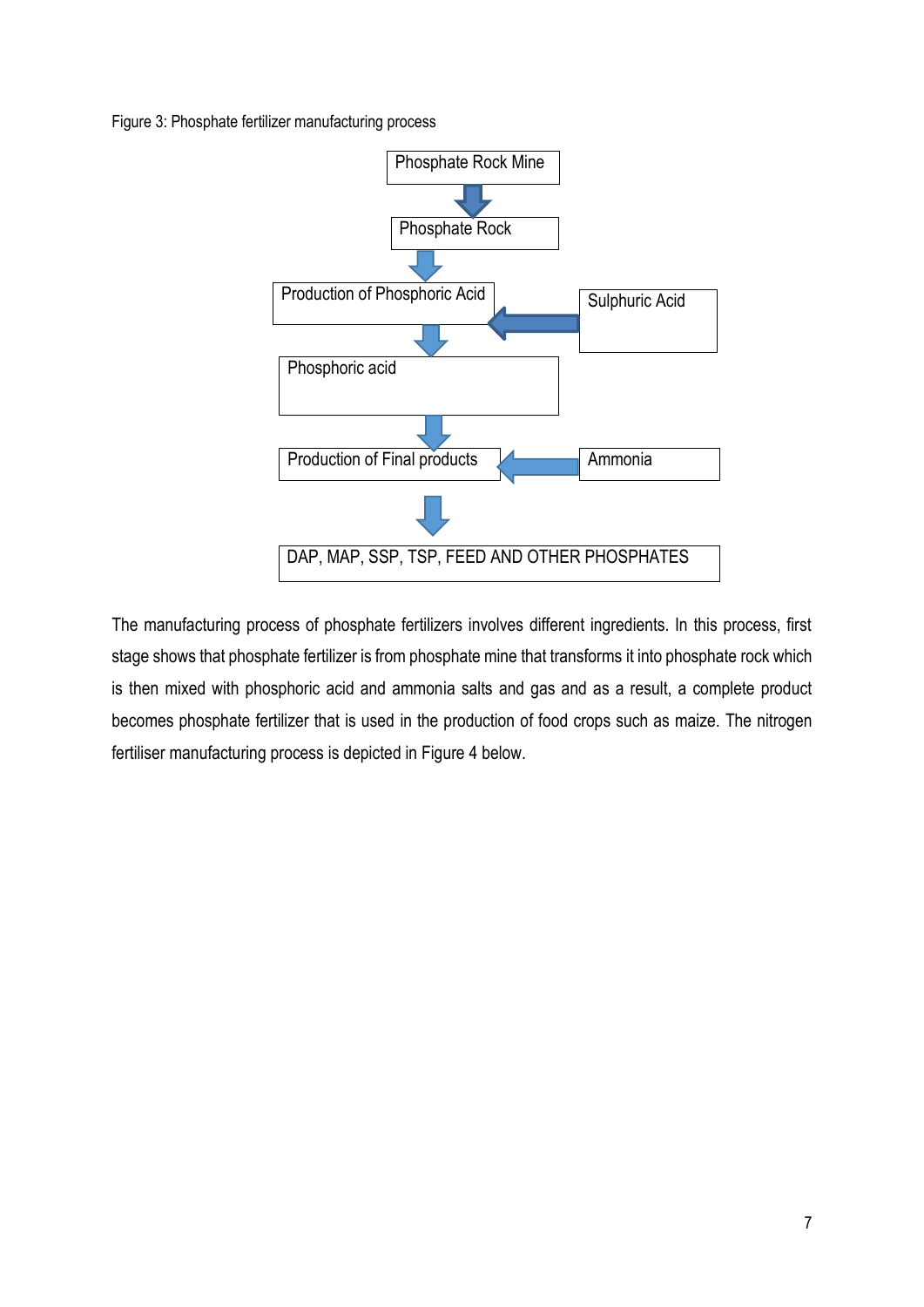#### Figure 4: Nitrogen fertilizer manufacturing process



<span id="page-7-0"></span>In this process, natural gas and steam are pumped into a large vessel. Next, air is pumped into the system, and oxygen is removed by the burning of natural gas and steam. This leaves primarily nitrogen, hydrogen, and carbon dioxide. The carbon dioxide is removed and ammonia is produced by introducing an electric current into the system. Any impurities are removed from the ammonia, and it is stored in tanks until it is further processed. While ammonia itself is sometimes used as a fertilizer, it is often converted to other substances for ease of handling. Nitric acid is produced by first mixing ammonia and air in a tank. In the presence of a catalyst, a reaction occurs which converts the ammonia to nitric oxide. The nitric oxide is further reacted in the presence of water to produce nitric acid. Nitric acid and ammonia are used to make ammonium nitrate. This material is a good fertilizer component because it has a high concentration of nitrogen. The two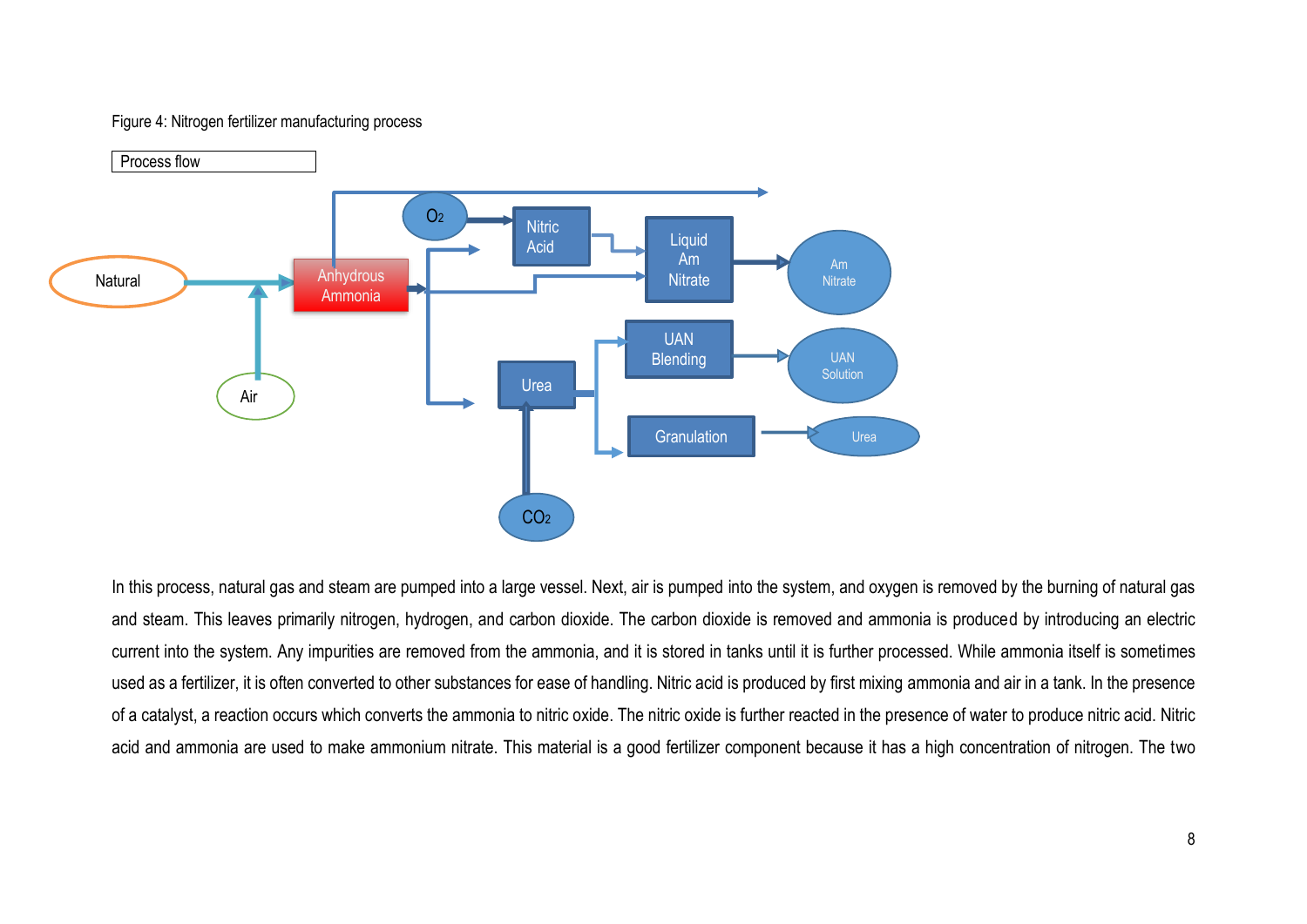materials are mixed together in a tank and a neutralization reaction occurs, producing ammonium nitrate. This material can then be stored until it is ready to be granulated and blended with the other fertilizer components. The potash fertiliser manufacturing process is depicted in Figure 5 below.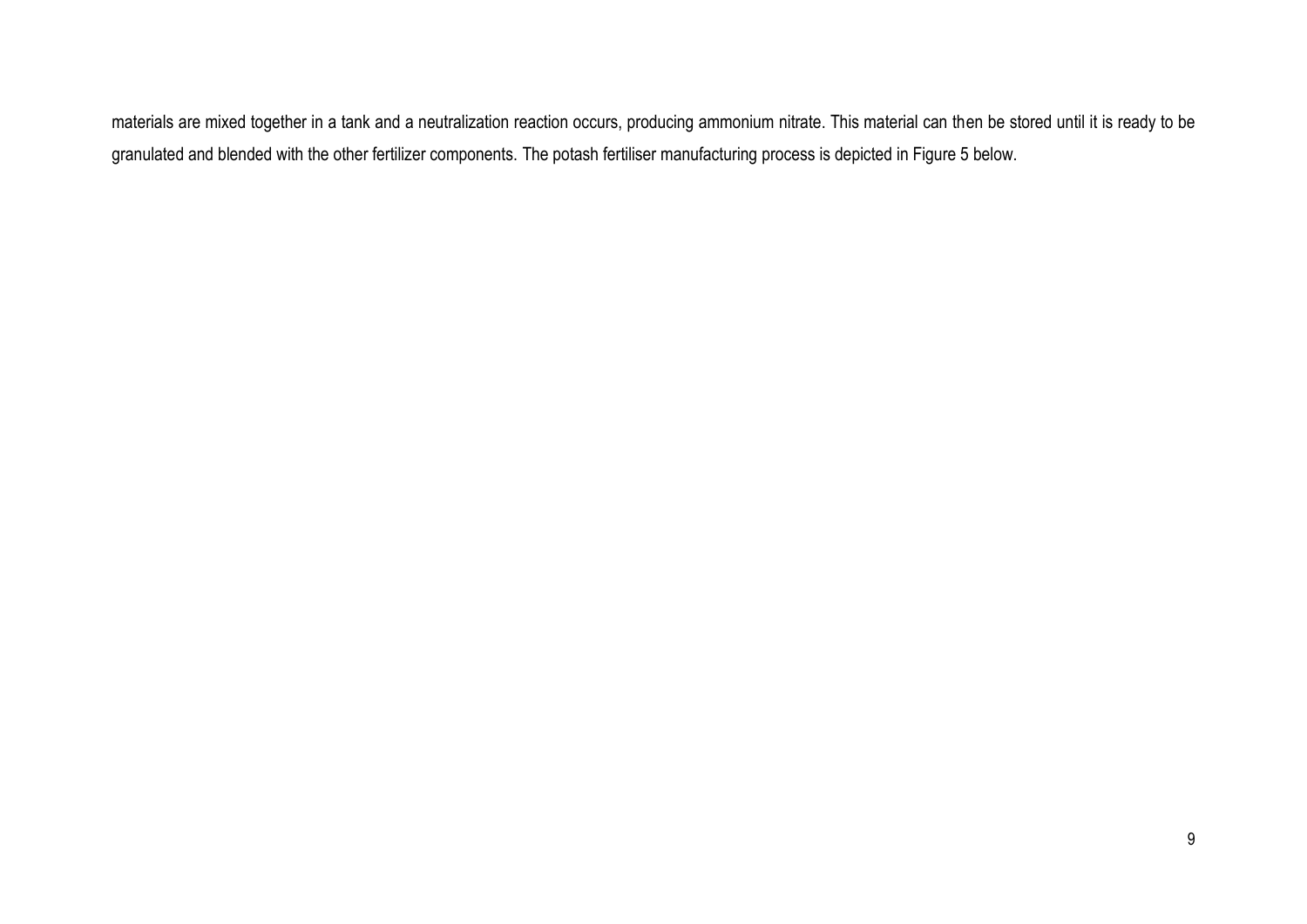#### <span id="page-9-0"></span>Figure 5: Potash fertilizer manufacturing process



Figure 5 above indicates the manufacturing process of different types of potash fertilizers and stages / phases of manufacturing. The figure further indicates that potash fertilizer is manufactured from ore from the mines and it is then reduced in size before removing the clay content. The next stage is to separate potash from salts and wet potash concentrate becomes clear. The watering and drying phase takes place in preparation for the final stages of different types of potash fertilizer. The next stage of manufacturing is sizing, compaction and crystallization of the primary product which leads to either soluble or industrial (solid/ liquid) fertilizer, granular (solid) fertilizer or standard fertiliser.

# **4. FERTILIZER MARKET AND PRICING**

Figure 6 shows average fertilizer prices in South Africa for the period under scrutiny (2010 to 2019). Prices of all fertilizers experienced a significant drop in 2017 season. Average fertilizer prices of Mono-Ammonium Phosphate (MAP) have been the highest over the past decade attaining a peak in 2015 at approximately R9 564.00 per ton. Although there was a sharp decline in average fertilizer prices of MAP in 2017, positive trends were observed again between 2018 and 2019 for LAN, potassium chloride and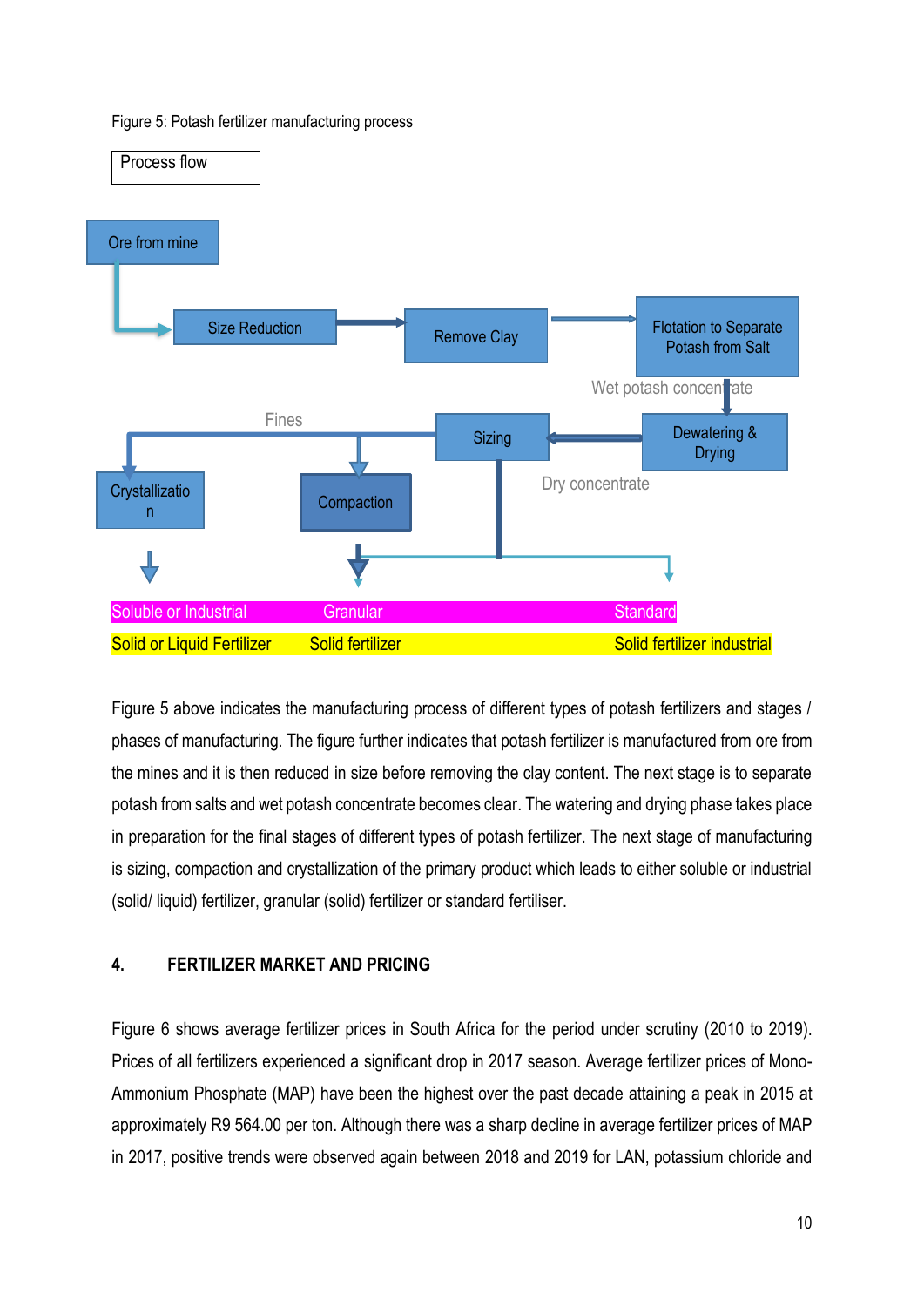urea. Over the past two years, prices of LAN, Urea and KCL increased slightly by 26%, 19% and 20% respectively. Potassium Chloride average prices attained a peak in 2019 at approximately R7 486.00. Prices of Potassium Chloride have been fairly stable between 2012 and 2017, maintaining an average of R6 852.66 per ton. The average prices of Urea (46) and Limestone Ammonium Nitrate (LAN) attained their peaks also in 2019 at approximately R6 664.00 and R5 915.00. Generally, it is evident from the figure below that between 2010 and 2019, average prices of fertilizers in South Africa increased although at slow increasing trends. In 2015, farmers had to deal with high average prices which had an impact on production and farm income.



<span id="page-10-1"></span>Figure 6: South African fertilizer prices, 2010- 2019

Source: GrainSA

### <span id="page-10-0"></span>**5**. **LOCAL FERTILIZER PRICES VS INTERNATIONAL FERTILIZER PRICES**

Tables 2 and 3 below show the relationships between local and international fertilizer prices. It can be observed from the tables that there exists symmetric price transmission between local prices and international prices. This mainly due to the fact that domestic prices responded positively to changes in the international fertilizer prices over the past two years. The tables also show that there is a price gap between local and international fertilizer prices and this could be largely due to fluctuations in the exchange rate between the rand and other currencies globally.

#### **Table 2: Local fertilizer prices in Rand terms**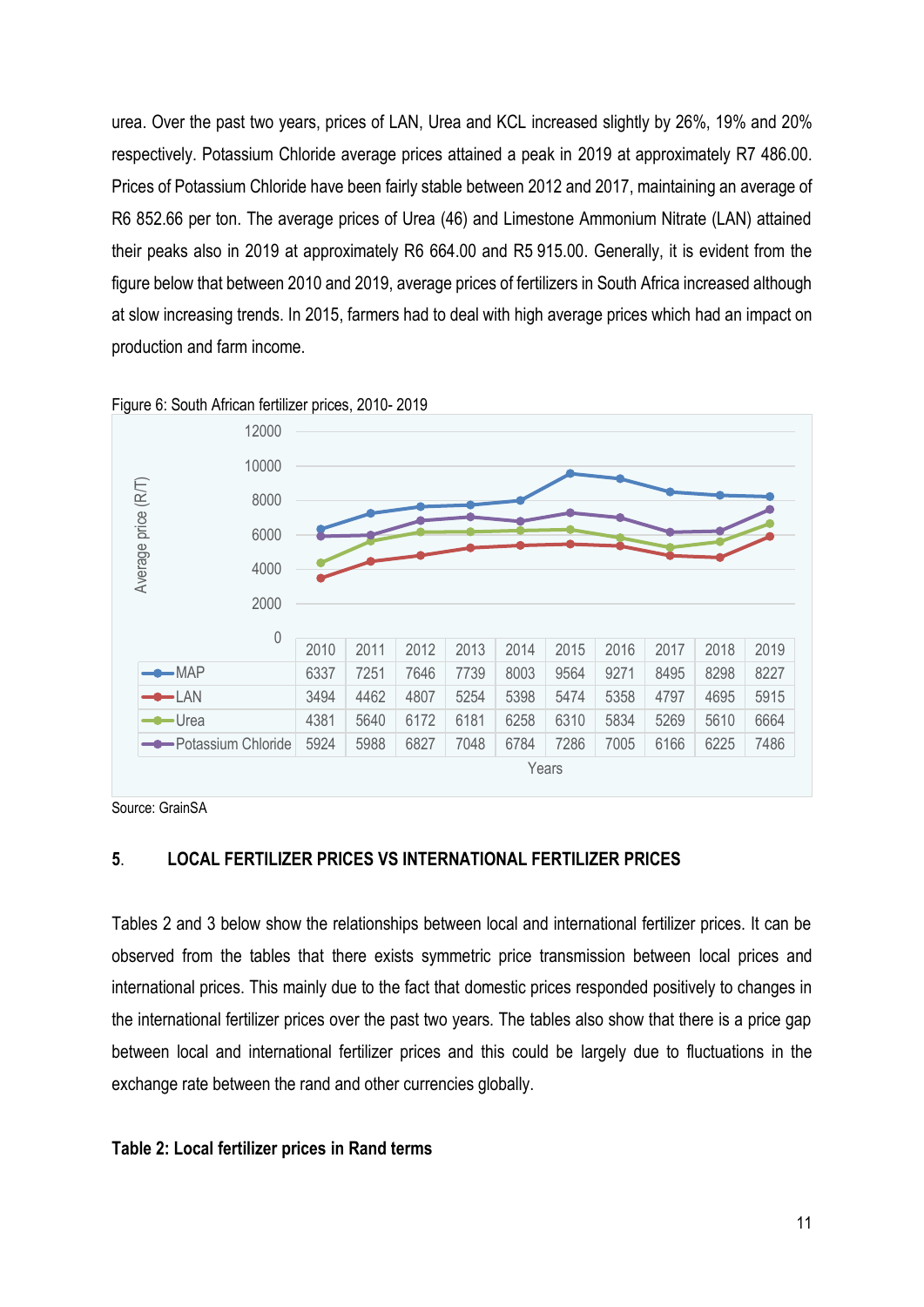| <b>Fertilizers</b> | October 2019 | October 2020  | <b>% CHANGE</b> |
|--------------------|--------------|---------------|-----------------|
|                    | <b>R/ton</b> | <b>R</b> /ton |                 |
| LAN (28)           | 5915         | 6 2 5 8       | 5.6             |
| Urea(46)           | 6664         | 7062          | 6.0             |
| <b>MAP</b>         | 8 2 2 7      | 9499          | 15.5            |
| Potassium chloride | 486          | 6632          | $-11.5$         |

Source: GrainSA

\* Estimated Import parity price (*thus the c.i.f. import price plus tariff and transport cost to the purchaser's location)*

#### **Table 3: International fertilizer prices in Rand terms**

| <b>Fertilizers</b> | October 2019 | October 2020  | % CHANGE |
|--------------------|--------------|---------------|----------|
|                    | <b>R/ton</b> | <b>R</b> /ton |          |
| Ammonia            | 3 5 4 4      | 4 0 3 0       | 13.7     |
| Urea(46)           | 3 4 2 5      | 4 3 2 6       | 26.3     |
| <b>DAP</b>         | 4 4 9 7      | 5807          | 29.1     |
| Potassium chloride | 3633         | 3 3 2 3       | $-8.5$   |

Source: Grain SA

\* FOB per ton (Rand)

#### <span id="page-11-0"></span>**6. EXPORT VOLUMES OF FERTILIZERS**

#### <span id="page-11-1"></span>**6.1 Limestone Ammonium Nitrate (LAN)**

Export volumes of limestone ammonium nitrate (LAN) fertilizers from South Africa to the world during the past ten years are shown in Figure 7. The most important South African LAN destination during the period under review remains Africa. Almost all of the export volumes of LAN from South Africa to the world went to Africa followed by minimal exports to the Americas, Europe, Oceania and Asia. It is worth noting that export of LAN to various regions of the world has been unstable during the past ten years. Export volumes of LAN to Africa attained a peak in 2017 at approximately 17 774 tons followed by a 52% decrease between 2016 and 2018 in 2010. In 2019, LAN exports increased significantly by 52% compared o the previous season. Exports of LAN to Africa reached its lowest point at approximately 896 tons. There was a 544% increase in export volumes of LAN from South Africa to Africa in 2014 as compared to 2013 marketing season.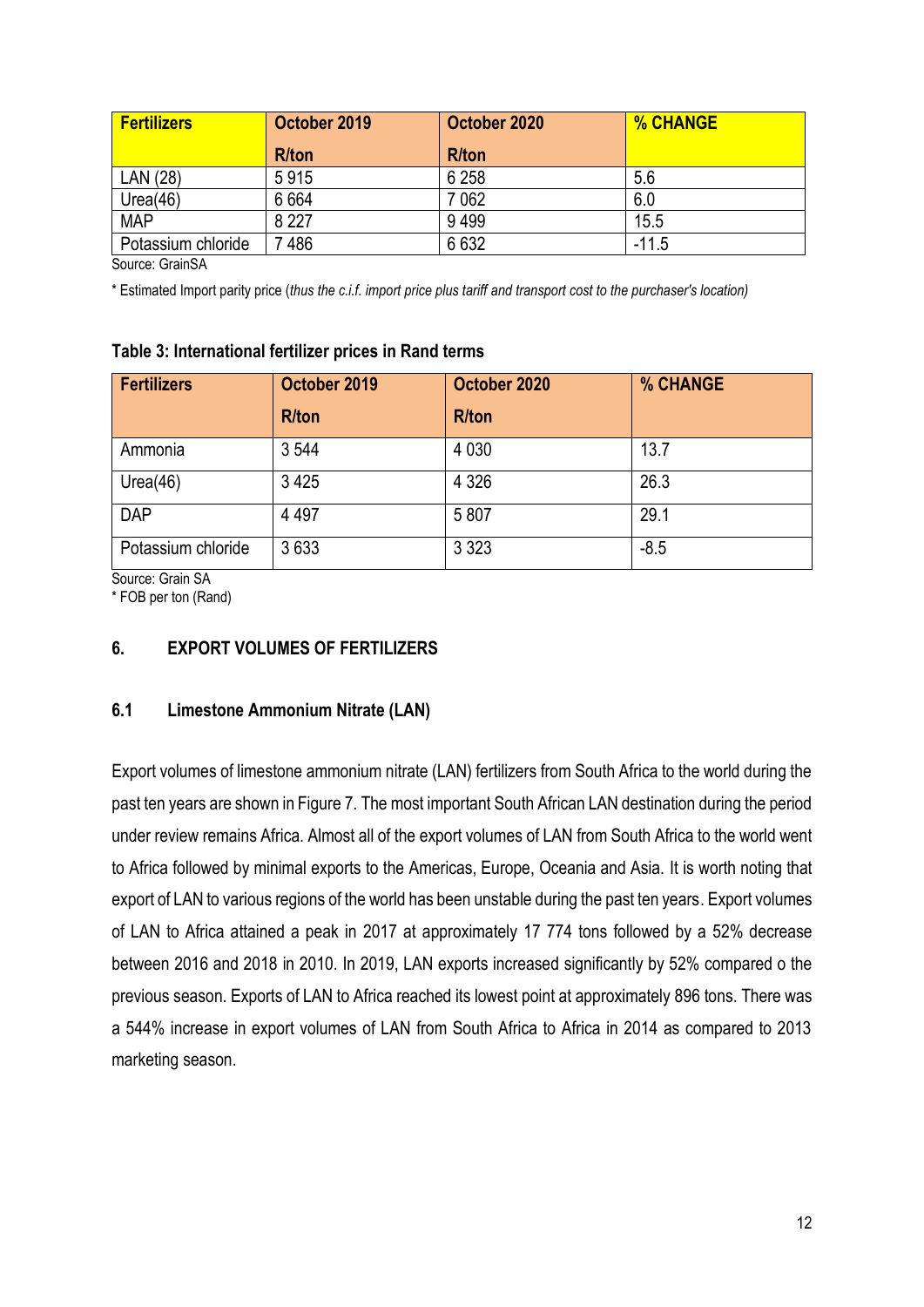

<span id="page-12-0"></span>Figure 7: Export volumes of LAN fertilizer to the world, 2010 - 2019

Figure 8 indicates export volumes of limestone ammonium nitrate (LAN) fertilizer to Africa particularly the SADC region over the past decade. The major export market for LAN fertilizer to SADC was Zimbabwe, followed by Zambia during most part of the past decade. Export volumes of LAN fertilizer from South Africa to Zimbabwe attained a peak in 2016 at approximately 17 774 tons. Malawi surpassed Zimbabwe as the top importer of LAN in 2014, which was before Zimbabwe reclaimed in top position in 2014. There was a 1 300% increase in export volumes of LAN fertilizer to Zimbabwe in 2014 as compared to 2013. During the past four years, Malawi has been the top market for South African LAN fertilizers, accounting for 20% of South African total LAN exports to SADC (11 360 tons) in 2019.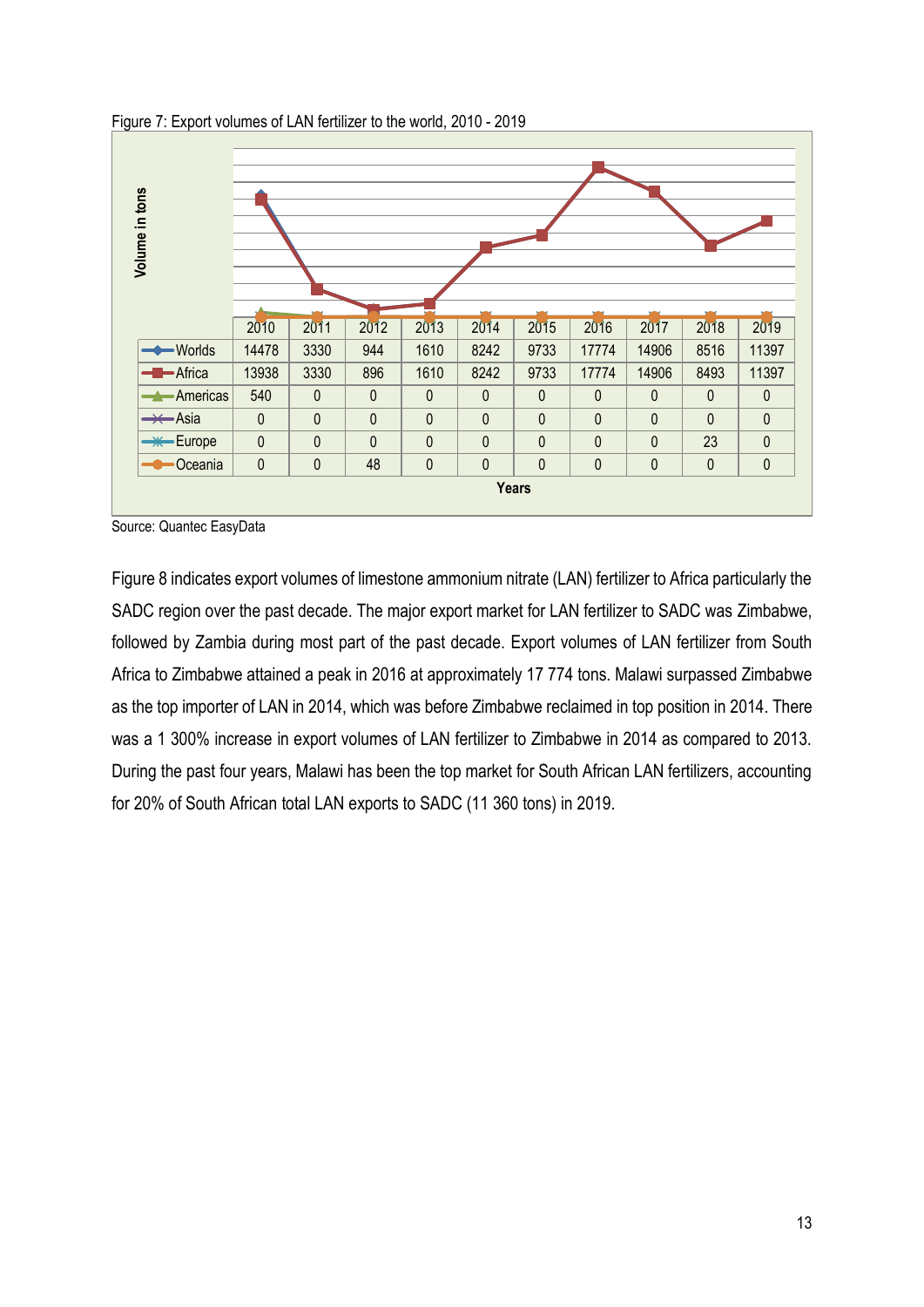

#### <span id="page-13-1"></span>Figure 8: Export volumes of LAN fertilizer to SADC (excluding SACU)

Source: Quantec EasyData

### <span id="page-13-0"></span>**6.2 Mono-Ammonium Phosphate (MAP)**

Figure 9 represents export volumes of Mono-Ammonium Phosphate (MAP) fertilizer to the world between 2010 and 2019 marketing seasons. During the past decade, exports of MAP significantly unstable. The major export market for MAP fertilizer during the past decade was mainly Africa, followed by Americas and Oceania over the past decade. During 2019, all MAP exports were destined to the African and Americas continent. Export volumes of MAP fertilizer from South Africa to Africa attained a peak in 2015 at 60 654 tons, while export volumes of MAP fertilizers to Americas attained a peak in 2017 at approximately 60 765 tons. In 2019, export to Africa fell significantly from 26 676 tons in 2018 to 11 650 in 2019 tons, a 56% decline when compared to 2018 season.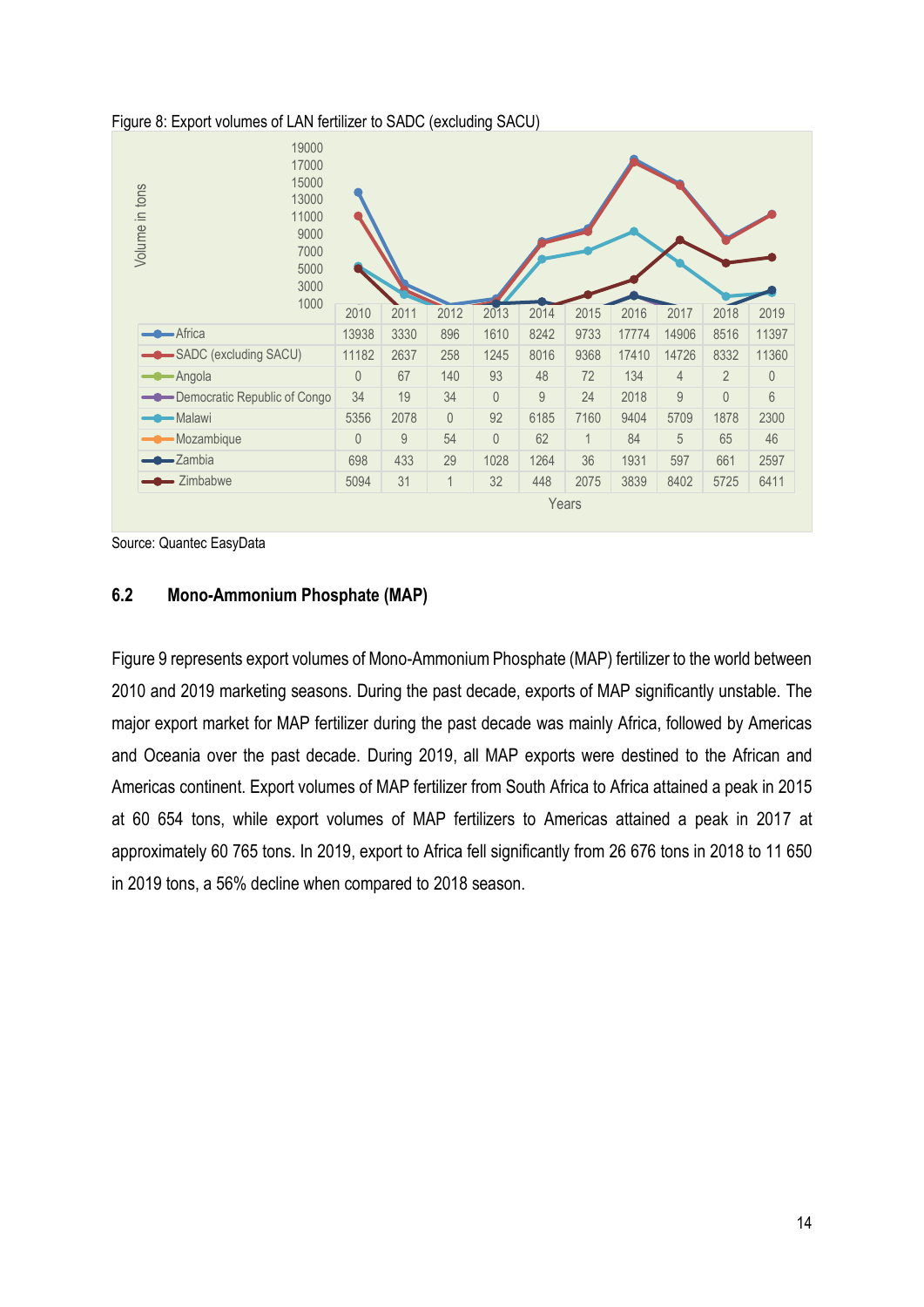

<span id="page-14-0"></span>

Export volumes of Mono-Ammonium Phosphate (MAP) fertilizer to Africa are depicted in Figure 10. Over the past decade, exports of MAP have been exported mainly to SADC region. Volumes of MAP fertilizer exports from South Africa to SADC went mainly to Zimbabwe and Zambia during the period under observation. Volumes to Zambia were from a high based during the second half (2013-2017) of the ten year period attaining a peak in 2013 at approximately 31 756 tons. MAP exports to Zambia have been declining over the past five. Other notable importer over the past ten years is DRC. The countries had very low or minimal volumes of MAP fertilizer of not more than 10 000 tons per annum over the past five years. It is also clear from the figure that there was a 59% decrease in export volumes of MAP fertilizer from South Africa to SADC in 2019 as compared to the 2018 marketing season. In the SACU region, Namibia is the dominant destination of the MAP fertilizer exports, accounting for 94% of South African MAP exports to SACU area. Exports to SACU increased significantly by 23% in 2019 when compared to 2018 season.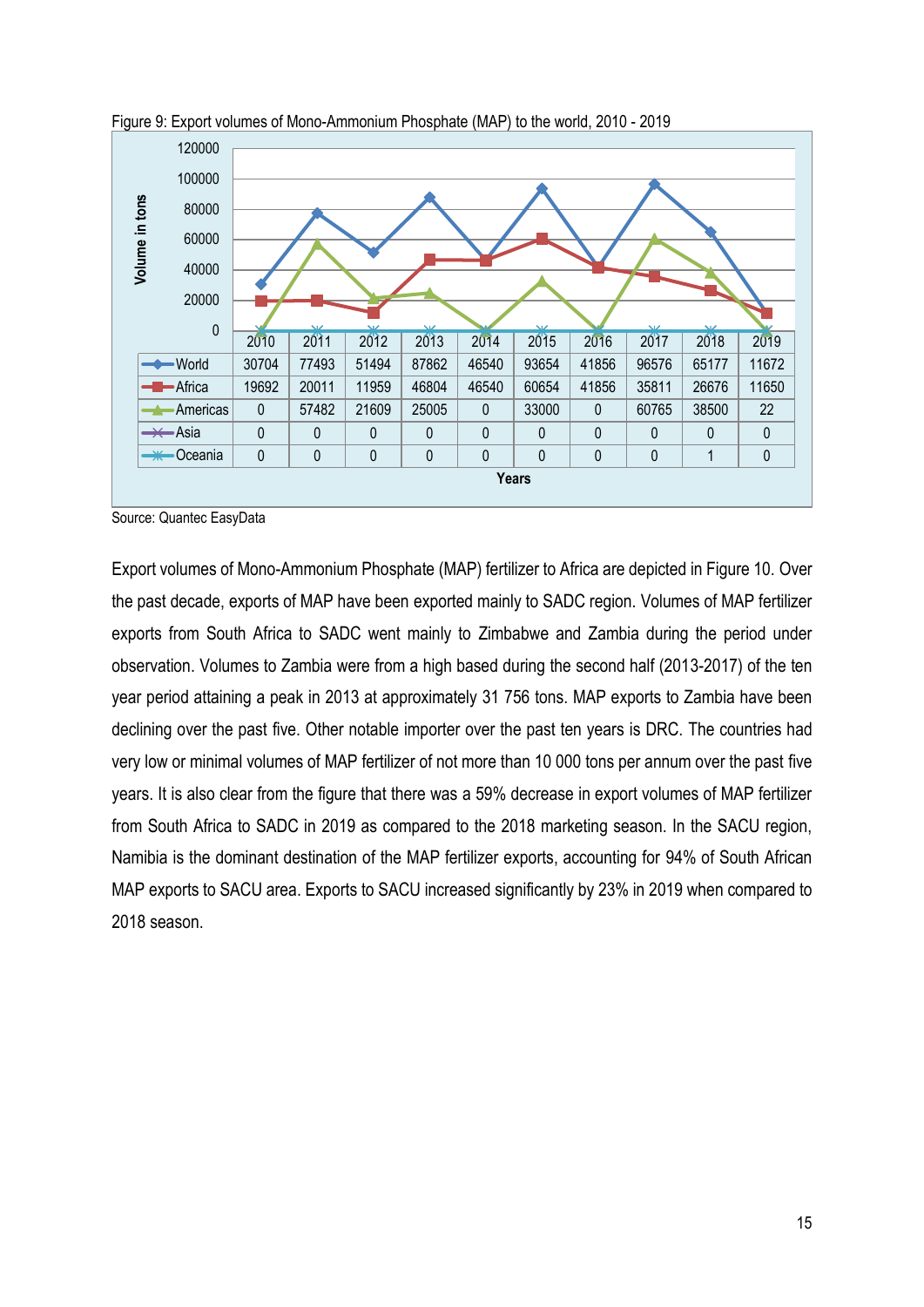<span id="page-15-1"></span>

| Figure 10: Volumes of Mono-Ammonium Phosphate (MAP) exports to African regions and countries, 2010 - 2019 |  |  |  |
|-----------------------------------------------------------------------------------------------------------|--|--|--|
|-----------------------------------------------------------------------------------------------------------|--|--|--|

| 70000<br>Volume in Tons<br>60000<br>50000<br>40000<br>30000<br>20000<br>10000 |       |       |             |              | 즜                                   |                   |       |      |       |          |
|-------------------------------------------------------------------------------|-------|-------|-------------|--------------|-------------------------------------|-------------------|-------|------|-------|----------|
| U                                                                             | 2010  | 2011  | 2012        | 2013         | 2014                                | 2015              | 2016  | 2017 | 2018  | 2019     |
| SADC (excluding SACU)                                                         | 19726 | 19961 |             |              | 13183 46100 45782 59705 40554 35095 |                   |       |      | 25884 | 10660    |
| $\leftarrow$ Angola                                                           | 0     | 39    | 24          | 40           | $\Omega$                            | $\Omega$          | 23    | 6    | 0     | $\Omega$ |
| Democratic Republic of the Congo                                              | 21    | 1     | $\Omega$    | 26           | 9                                   | $\Omega$          | 127   | 289  | 16    | 347      |
| $\rightarrow$ Zambia                                                          | 5862  | 4151  | 9839        |              | 31772 27095                         | 30691             | 20879 | 5621 | 9017  | 4351     |
| $\rightarrow$ Zimbabwe                                                        | 13101 | 4719  | 2404        | 12332        | 17879                               | 28868 19366 29169 |       |      | 16828 | 5946     |
| SACU (Excluding RSA)                                                          | 113   | 119   | 35          | 720          | 804                                 | 959               | 1302  | 717  | 784   | 965      |
| ∙Namibia<br>$\hspace{1.5cm} =$                                                | 6     | 50    | 1           | 652          | 771                                 | 505               | 760   | 537  | 725   | 911      |
| Swaziland                                                                     | 107   | 35    | $\mathbf 1$ | $\mathbf{0}$ | $\mathbf{0}$                        | 445               | 514   | 179  | 59    | 34       |
|                                                                               |       |       |             |              | <b>Years</b>                        |                   |       |      |       |          |

## <span id="page-15-0"></span>**6.3 Nitrogen, Phosphorus and Potassium (NPK)**

Figure 11 presents export volumes of Nitrogen, Phosphorus and Potassium (NPK) fertilizers to the world between 2010 and 2019 marketing seasons. It is clear from the figure 10 below that exports of NPK have been declining ten years. Most of the exports of NPK fertilizers to the world went to Africa and Americas to a lesser extent. Over 95% of the export volumes of NPK produced in South Africa went to Africa. Export volumes of NPK to Africa were from a high base during the first half of the ten year period (2010-2014) attaining a peak in 2010 at approximately 163 785 tons. There was 19% decrease in export volumes of NPK fertilizers to Africa in 2019 as compared to 2018 and a fall of 79% in export volumes of NPK fertilizers to Africa in 2019 compared to 2010. Asia and Europe recorded NPK exports over the past ten years although with minimal quantities.

Figure 11 presents export volumes of Nitrogen, Phosphorus and Potassium (NPK) fertilizers from South Africa to Africa to the regions of the world over the past decade.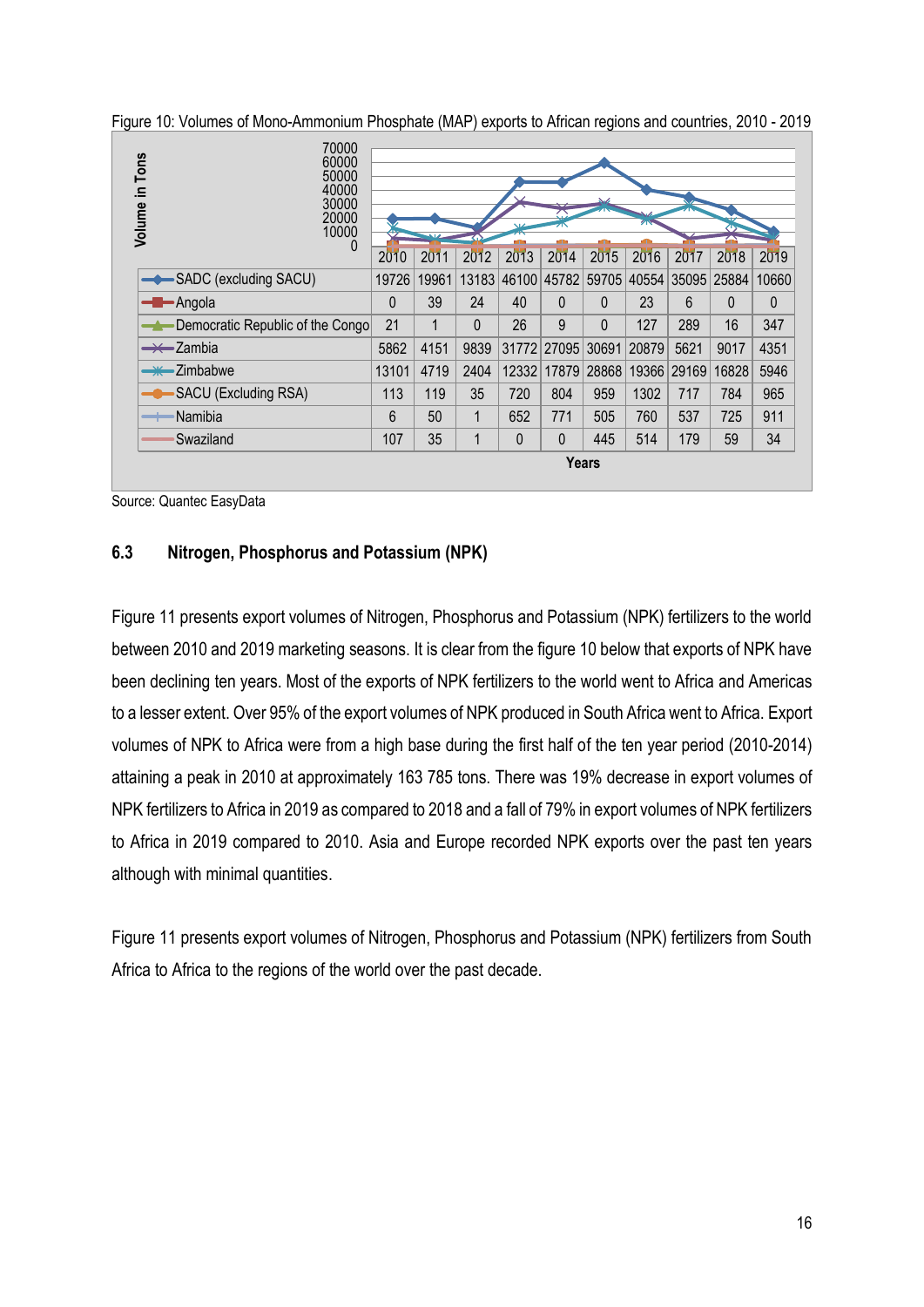| in Tons<br>Volume | 181000<br>161000<br>141000<br>121000<br>101000<br>81000<br>61000<br>41000<br>21000<br>1000 |        |        |        |       |       |              |       |       |           |       |
|-------------------|--------------------------------------------------------------------------------------------|--------|--------|--------|-------|-------|--------------|-------|-------|-----------|-------|
|                   |                                                                                            | 2010   | 2011   | 2012   | 2013  | 2014  | 2015         | 2016  | 2017  | 2018      | 2019  |
|                   | $\longrightarrow$ World                                                                    | 165507 | 130403 | 125802 | 84229 | 63292 | 53540        | 43589 | 58966 | 42127     | 35098 |
|                   | <b>-B</b> -Africa                                                                          | 163785 | 129460 | 124609 | 82456 | 62081 | 51259        | 42264 | 57771 | 41715     | 33452 |
|                   | Americas<br>-1-                                                                            | 1392   | 622    | 803    | 1479  | 688   | 1267         | 932   | 783   | 241       | 1011  |
|                   | $\rightarrow$ Asia                                                                         | 257    | 186    | 101    | 54    | 389   | 334          | 174   | 131   | 41        | 105   |
|                   | <b>Europe</b>                                                                              | 14     | 25     | 43     | 99    | 33    | 166          | 157   | 169   | 34        | 53    |
|                   | Oceania                                                                                    | 59     | 111    | 99     | 141   | 101   | 479          | 62    | 77    | $\pmb{0}$ | 82    |
|                   |                                                                                            |        |        |        |       |       | <b>Years</b> |       |       |           |       |

<span id="page-16-0"></span>Figure 11: Export volumes of Nitrogen, Phosphorus and Potassium (NPK) fertilizer to the world, 2010 - 2019

Source: Quantec EasyData

Figure 12 presents export volumes of Nitrogen, Phosphorus and Potassium (NPK) fertilizers from South Africa to Africa particularly the SADC region over the past decade.

| 181000<br>161000<br>141000<br>Volume in Tons<br>121000<br>101000<br>81000<br>61000<br>41000<br>21000<br>1000 |                            |       |                      |       |       |              |       |       |       |       |
|--------------------------------------------------------------------------------------------------------------|----------------------------|-------|----------------------|-------|-------|--------------|-------|-------|-------|-------|
|                                                                                                              | 2010                       | 2011  | 2012                 | 2013  | 2014  | 2015         | 2016  | 2017  | 2018  | 2019  |
| Africa                                                                                                       |                            |       | 163785 129460 124609 | 82456 | 62081 | 51259        | 42264 | 57771 | 41715 | 33452 |
| SADC (excluding SACU)                                                                                        | 151062 111947 117773 71856 |       |                      |       | 45291 | 28789        | 25937 | 22119 | 7673  | 23763 |
| Democratic Republic of the Congo                                                                             | 1570                       | 1381  | 1523                 | 2518  | 1763  | 4631         | 2357  | 3641  | 1995  | 1079  |
| <b>A</b> Ozambique                                                                                           | 4500                       | 1212  | 331                  | 644   | 3114  | 396          | 1591  | 656   | 319   | 572   |
| $\frac{1}{2}$ Zambia                                                                                         | 75664                      | 65018 | 55812                | 22201 | 8561  | 9428         | 18810 | 12698 | 4088  | 21727 |
| Zimbabwe                                                                                                     | 56308                      | 43278 | 54744                | 36330 | 31397 | 14145        | 2422  | 4479  | 1019  | 333   |
| SACU (Excluding RSA)                                                                                         | 11442                      | 17451 | 6591                 | 10471 | 15844 | 22319        | 16098 | 35401 | 33949 | 9595  |
| Botswana                                                                                                     | 1813                       | 589   | 1249                 | 4089  | 6979  | 19455        | 4909  | 6436  | 5098  | 4792  |
| Namibia                                                                                                      | 724                        | 49    | 58                   | 17    | 108   | 354          | 2277  | 2450  | 963   | 372   |
| Swaziland                                                                                                    | 8542                       | 16721 | 5226                 | 6356  | 8371  | 2481         | 8241  | 19985 | 15502 | 4379  |
|                                                                                                              |                            |       |                      |       |       | <b>Years</b> |       |       |       |       |

<span id="page-16-1"></span>Figure 12: Volume of NPK exports to SADC, SACU and its member states, 2010 - 2019

Source: Quantec EasyData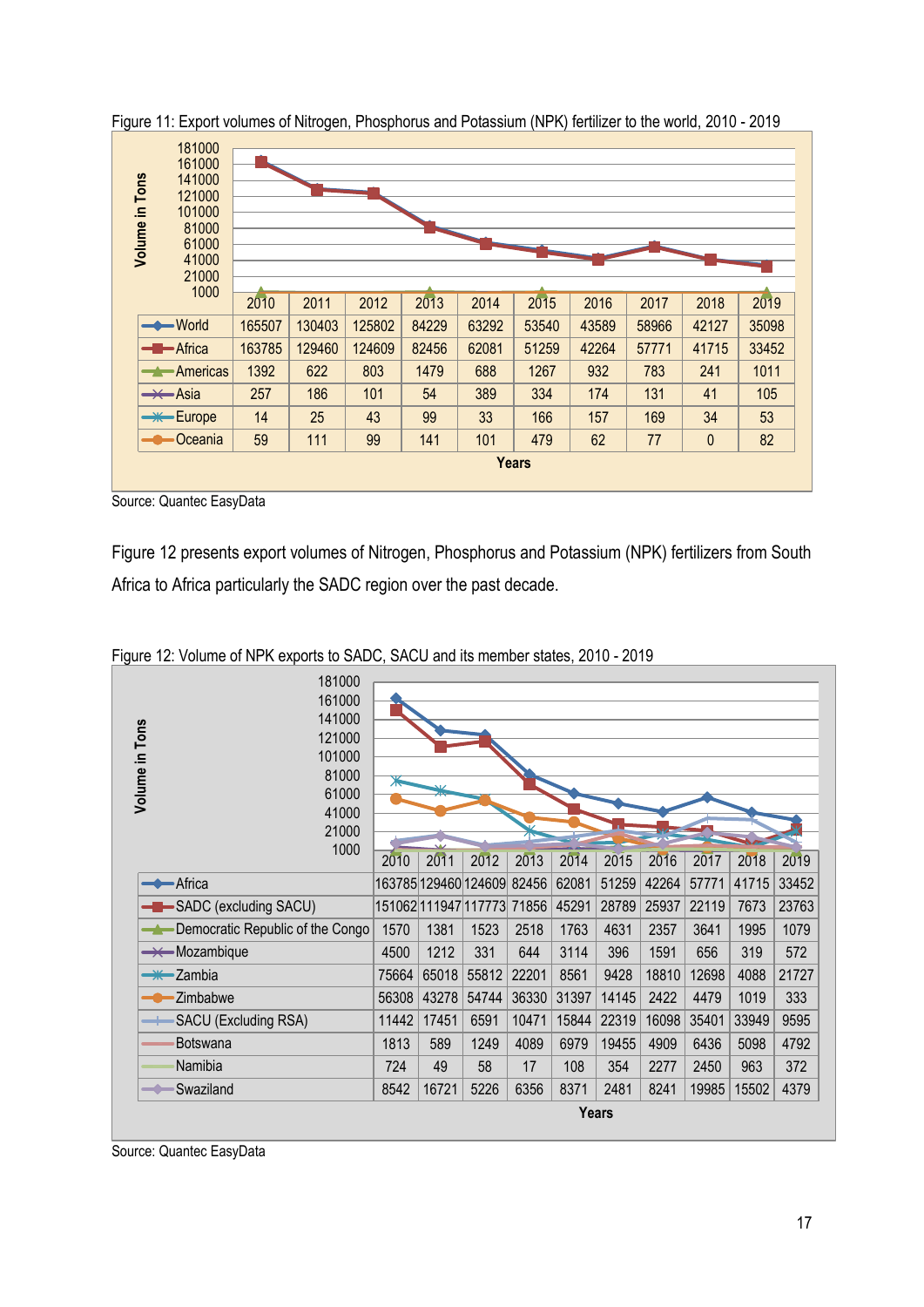Export volumes of NPK fertilizers from South Africa to the SADC went mainly to Zambia, followed by DRC and Mozambique. Volumes of NPK fertilizers to Zambia were from a high base during the first half of the ten year period (2010 - 2014) under observation attaining a peak in 2010 at approximately 75 664 tons. Volumes of NPK fertilizers to Zimbabwe were also from a high base during the first half of the ten year period (2008-2012) under observation attaining a peak in 2010 at approximately 56 308 tons. Exports to Mozambique have been fairly stable during the past ten years averaging 1 333 tons. Eport volumes of NPK fertilizers from South Africa to Zambia increased significantly by 431% in 2019 as compared to the 2018 marketing season. Countries from the SACU block have also been notable importers of NPK fertilizers from South Africa. In SACU, Botswana has been the leading importer during 2019 season, absorbing 50% of the NPK exports. Botswana was followed by Swaziland and Namibia accounting for 46% and 4% of NPK fertilizer exports to SACU respectively.

### <span id="page-17-0"></span>**6.4 Potassium Chloride**

Figure 13 presents export volumes of potassium chloride from South Africa to the world during the past decade. Most of the exports of potassium chloride from South Africa went to Africa, followed by very minimal exports of potassium chloride to Europe between 2010 and 2019. South African KCL exports to the world were unstable during the period under review. During period between 2010 and 2012, exports of KCL were at their lowest, reaching trough at 1 473 in 2012 and attaining a peak in 2017 at 49 920 tons. In 2019, almost all (99.9%) KCL exports from South Africa went to Africa. The remaining went to the European region. There was a 10% increase in export volumes of potassium chloride from South Africa to Africa in 2019.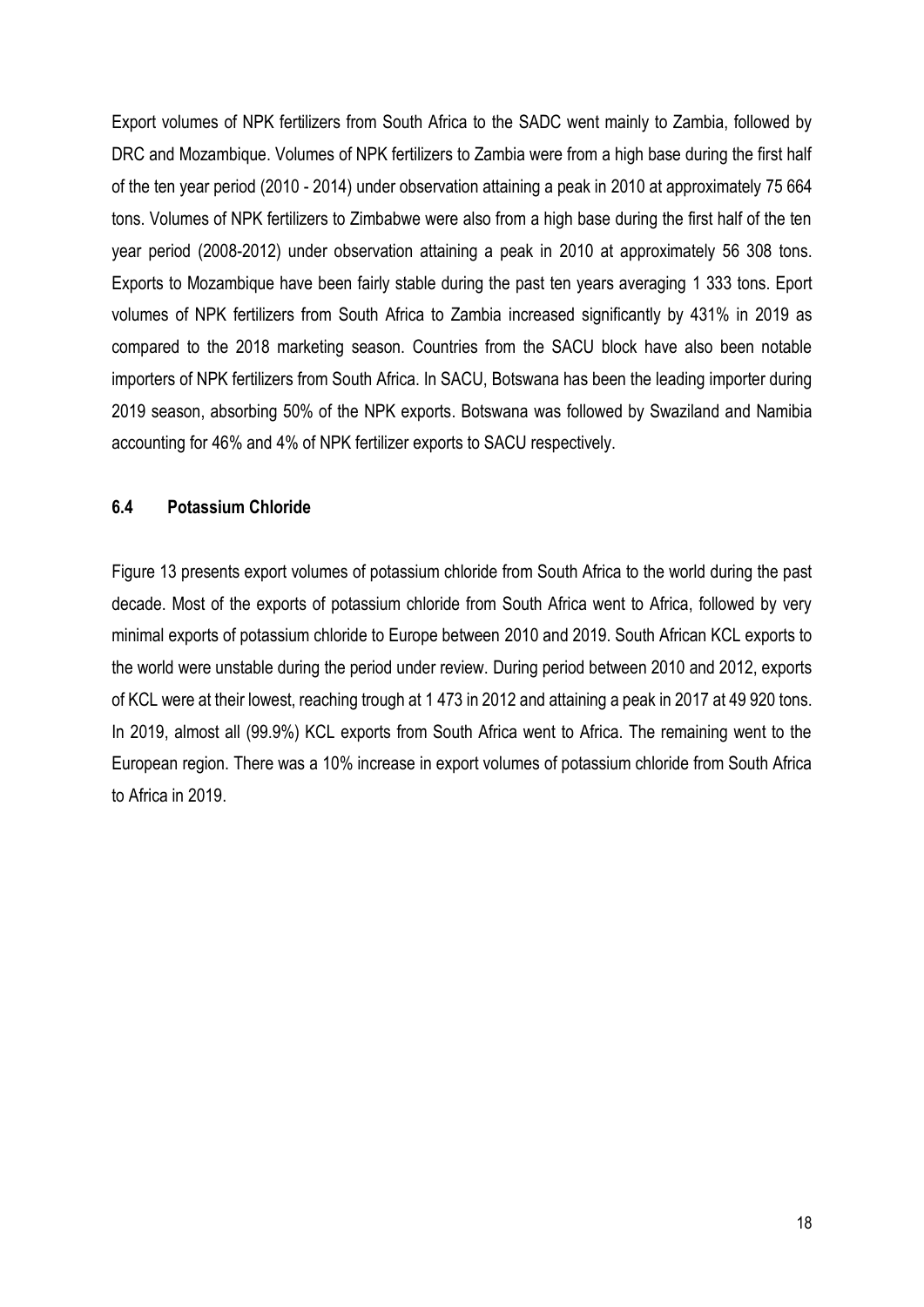

<span id="page-18-0"></span>Figure 13: Export volumes of Potassium Chloride to the world, 2010 - 2019

Figure 14 presents export volumes of potassium chloride from South Africa to Africa particularly the SADC region over the past decade. It is clear from figure 14 below that exports of KCL fertilizers to Africa, mainly went to SADC region. Export volumes of potassium chloride from South Africa to SADC went mainly to Zimbabwe, followed by Zambia and Mozambique. Exports to SADC and its member states have been fairly unstable during the period under review. Exports to Zimbabwe declined rapidly between 2010 and 2012, moving from 3 839 tons in 2010 to 255 tons in 2012. Zambia followed the same trends until reaching a trough of 2 tons in 2012. Between 2013 and 2017, export to Zimbabwe and Zambia increased by 2 759% and 2 460% respectively. This was before exports to the two countries declined by 60% and 41% respectively. In 2019, exports to Zimbabwe declined by 18% while those to Zambia increased by 70% during the same period. Exports to SACU region mainly destined for Swaziland. Other notable importers of KCL fertilizer from South Africa are Namibia and Botswana, but usually register minimal quantities.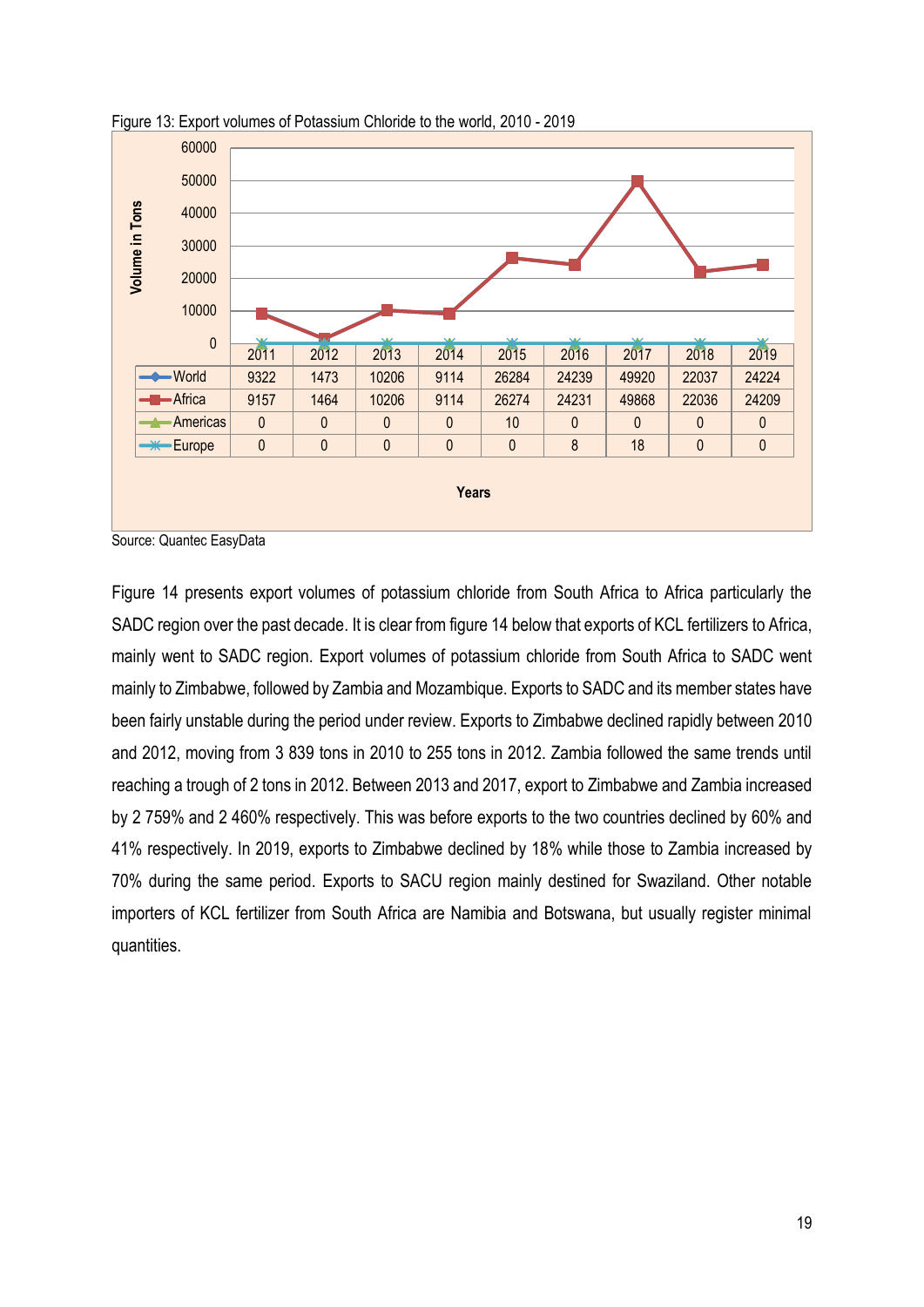| 60000                                 |              |      |                |       |          |              |       |        |       |       |  |  |
|---------------------------------------|--------------|------|----------------|-------|----------|--------------|-------|--------|-------|-------|--|--|
| 50000                                 |              |      |                |       |          |              |       |        |       |       |  |  |
| 40000                                 |              |      |                |       |          |              |       |        |       |       |  |  |
| Volume in Tons<br>30000               |              |      |                |       |          |              |       |        |       |       |  |  |
| 20000                                 |              |      |                |       |          |              |       |        |       |       |  |  |
| 10000                                 |              |      |                |       |          |              | ᄍ     | $\vee$ |       |       |  |  |
| 0                                     |              |      |                |       |          |              |       | Ŵ      |       |       |  |  |
|                                       | 2010         | 2011 | 2012           | 2013  | 2014     | 2015         | 2016  | 2017   | 2018  | 2019  |  |  |
| <b>Africa</b>                         | 9454         | 9157 | 1464           | 10206 | 9114     | 26274        | 24231 | 49868  | 22036 | 24209 |  |  |
| -B-SADC (excluding SACU)              | 9204         | 9088 | 1046           | 9878  | 7424     | 22793        | 20663 | 43609  | 19492 | 20800 |  |  |
| -Angola<br>╼┷                         | $\mathbf{0}$ | 300  | 336            | 8268  | 4118     | 2372         | 893   | 143    | 345   | 112   |  |  |
| $\rightarrow\leftarrow$ Mozambique    | 59           | 473  | 421            | 90    | 256      | 232          | 561   | 629    | 548   | 448   |  |  |
| <del>- X -</del> Zambia               | 4237         | 4623 | $\overline{2}$ | 383   | 1058     | 10565        | 7339  | 9806   | 5749  | 9756  |  |  |
| Zimbabwe                              | 3890         | 3683 | 255            | 1114  | 1981     | 9430         | 11765 | 31855  | 12821 | 10466 |  |  |
| SACU (Excluding RSA)<br>$\rightarrow$ | 241          | 68   | 298            | 325   | 257      | 3167         | 3558  | 6243   | 2539  | 3041  |  |  |
| Botswana                              | 13           | 39   | 98             | 8     | $\Omega$ | 31           | 232   | 12     | 34    | 26    |  |  |
| Namibia                               | 32           | 13   | 97             | 218   | 35       | 41           | 87    | 228    | 50    | 87    |  |  |
| Swaziland<br>$\hspace{0.05cm}$        | 196          | 16   | 103            | 98    | 221      | 3092         | 3240  | 6002   | 2455  | 2928  |  |  |
|                                       |              |      |                |       |          | <b>Years</b> |       |        |       |       |  |  |

<span id="page-19-1"></span>Figure 14: Export volumes of KCL fertilizer to SADC, SACU and member states, 2010 - 2019

Source: Quantec EasyData

# <span id="page-19-0"></span>**6.5 Potassium Sulphate**

Figure 15 shows export volumes of potassium sulphate from South Africa to the world between 2010 and 2019.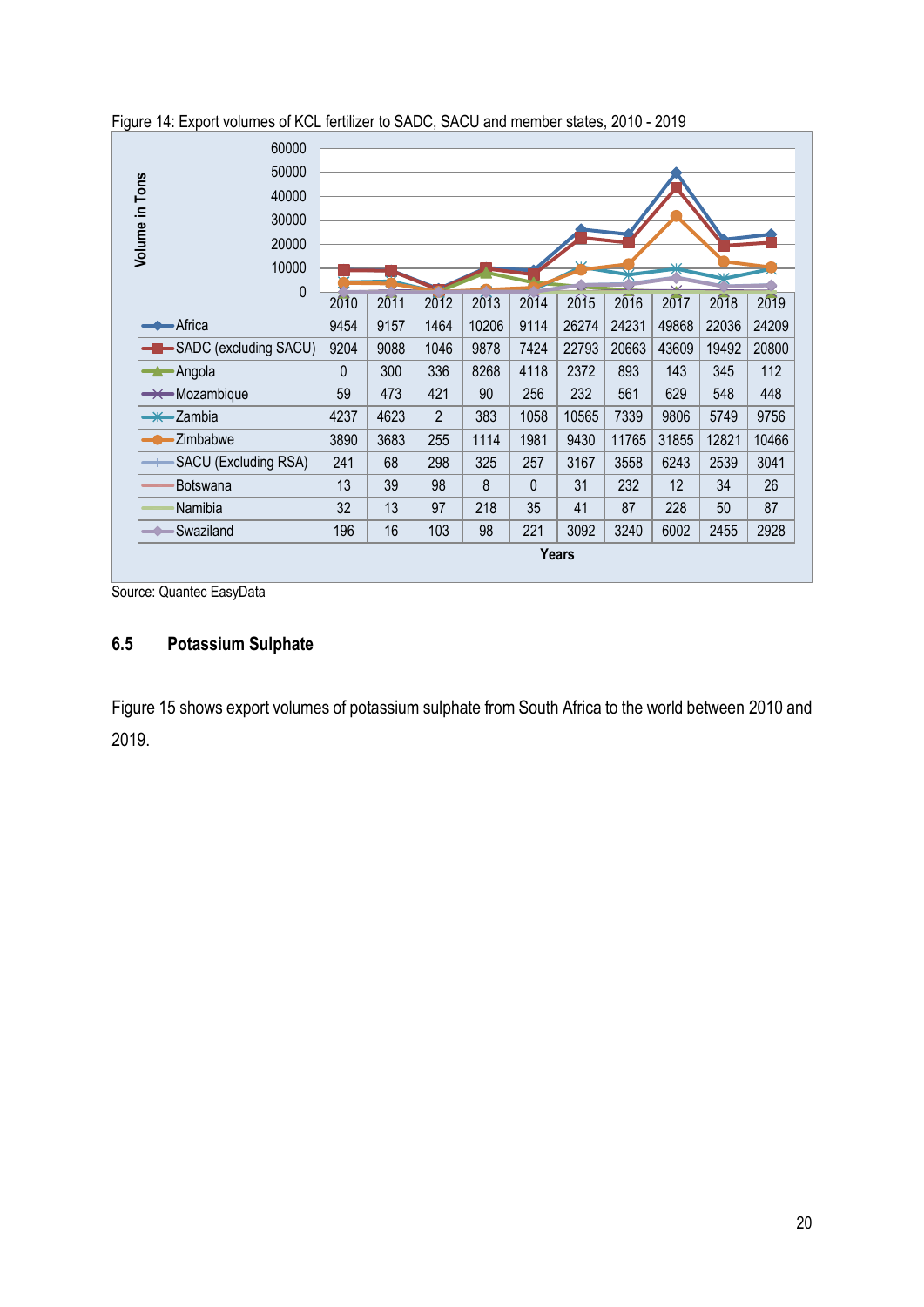

<span id="page-20-0"></span>Figure 15: Export volumes of Potassium Sulphate to the world, 2010 - 2019

It is clear from Figure 15 that export volumes of potassium sulphate to the world went mainly to Africa, followed by minimal export volumes to Europe. During the period between 2010 and 2015, exports volumes of potassium sulphate remained stable. Export volumes of potassium sulphate to the world increased significantly from 3 056 tons in 2015 to 7 786 tons in 2016, representing 154% increase during the same period. However, exports declined rapidly by 51% in 2017. In 2019 export to Africa increased exponentially by 44% compared to 2018 season. During the past decade African Potassium Sulphate exports reached a maximum of approximately 7 786 tons in 2016. Europe only managed to import potassium sulphate from South Africa in 2010 at an export quantity of 68 tons.

Figure 16 below illustrates export volumes of potassium sulphate from South Africa to the SADC region over the past ten years. The major export market for potassium sulphate from South Africa to SADC was Zimbabwe, followed by Zambia and to a lesser extent by Angola and DRC. On average, South Africa exported 2 826 tons of potassium sulphate to Zimbabwe over the past decade. Exports of potassium sulphate from South Africa to Zimbabwe attained a peak in 2016 at approximately 4 731 tons in the past ten years. During the second half of the ten-year period (2013-2017), exports of potassium sulphate to Zimbabwe were from a high base. In 2019, Zambia was the destination for the 75% of the potassium sulphate exports from South Africa. Exports to Zambia increased by 34 percent in 2019 compared to 2018 season.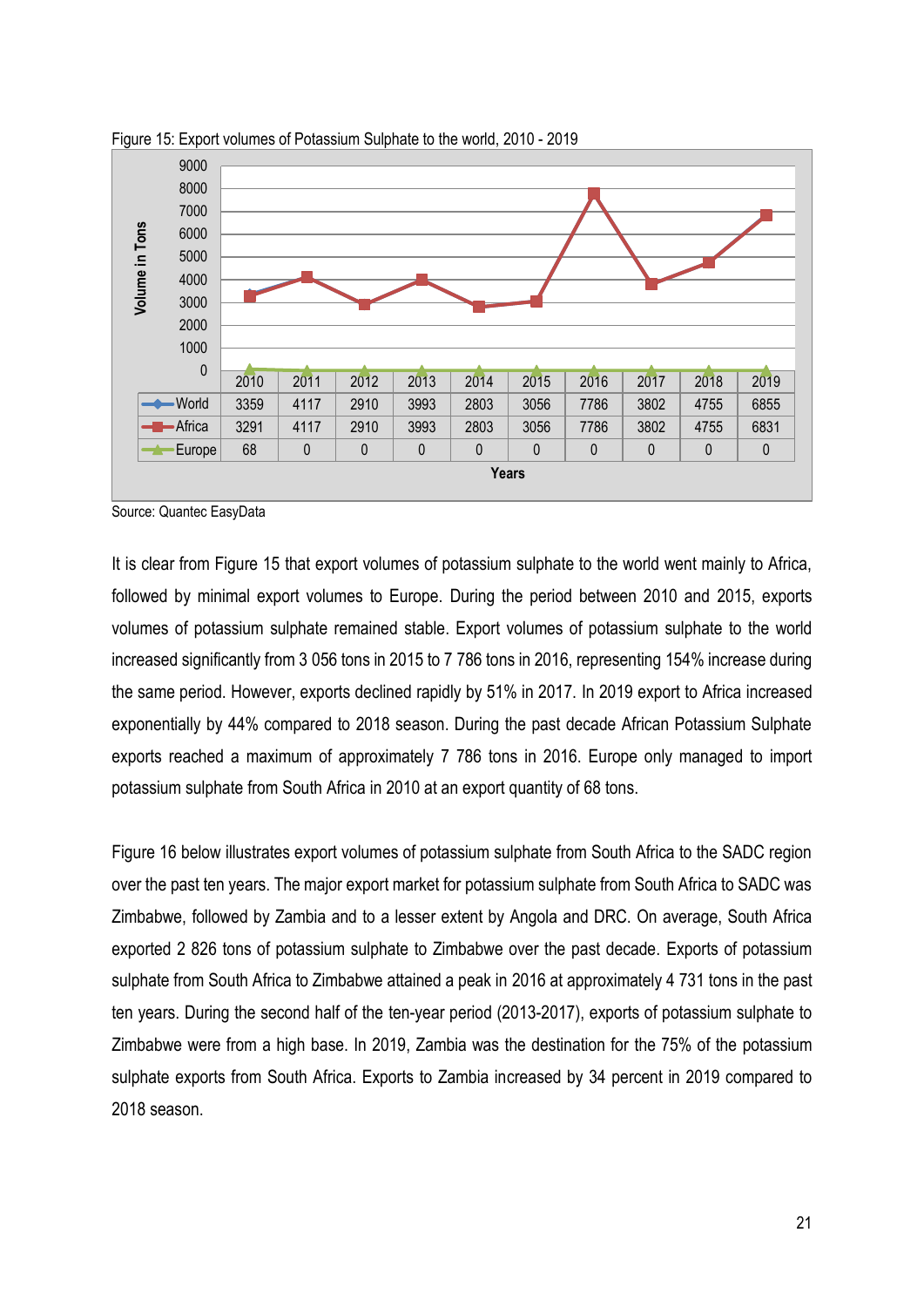| 9000<br>8000<br>Volume in Tons<br>7000<br>6000<br>5000<br>4000<br>3000<br>2000<br>1000 |      | $\overline{\mathbf{v}}$ |              | ₩        |              |              | $\overline{\mathbf{M}}$<br>⌒ | ᅛ    | $\overline{\mathbf{v}}$ |      |
|----------------------------------------------------------------------------------------|------|-------------------------|--------------|----------|--------------|--------------|------------------------------|------|-------------------------|------|
| 0                                                                                      | 2010 | 2011                    | 2012         | 2013     | 2014         | 2015         | 2016                         | 2017 | 2018                    | 2019 |
| <b>Africa</b>                                                                          | 3291 | 4117                    | 2910         | 3993     | 2803         | 3056         | 7786                         | 3802 | 4755                    | 6831 |
| -B-SADC (excluding SACU)                                                               | 2761 | 3821                    | 2807         | 3802     | 2386         | 2834         | 7646                         | 3443 | 4433                    | 6349 |
| <b>Angola</b>                                                                          | 24   | 41                      | 26           | $\Omega$ | $\mathbf{0}$ | $\Omega$     | 1010                         | 20   | 36                      | 260  |
| - Democratic Republic of the Congo                                                     | 10   | $\mathbf{0}$            | $\mathbf{0}$ | $\Omega$ | $\mathbf{0}$ | 702          | 613                          | 21   | 12                      | 34   |
| $\rightarrow$ Zambia                                                                   | 555  | 406                     | 123          | 1104     | 194          | 491          | 1210                         | 522  | 455                     | 665  |
| Zimbabwe                                                                               | 1284 | 3223                    | 2280         | 1876     | 2033         | 1546         | 4731                         | 2289 | 3842                    | 5154 |
|                                                                                        |      |                         |              |          |              | <b>Years</b> |                              |      |                         |      |

<span id="page-21-1"></span>

### <span id="page-21-0"></span>**6.6 Superphosphate**

Figure 17 presents export quantities of superphosphate fertilizers from South Africa to the world during the past decade. The only export market for superphosphate fertilizer during the past decade was Africa, mainly the SADC region. On average, South Africa exported 4 416 tons of superphosphate fertilizer to Africa over the past decade. Export volumes of superphosphate from South Africa to Africa were from a high base during the first half of the ten year period 2010-2014) attaining a peak in 2010 at export quantity of 11 658. There was a 84% decrease in export quantity of superphosphate fertilizer from South Africa to Africa in 2019 as compared to 2018.



<span id="page-21-2"></span>Figure 17: Export volumes of Superphosphate to the world, 2010 - 2019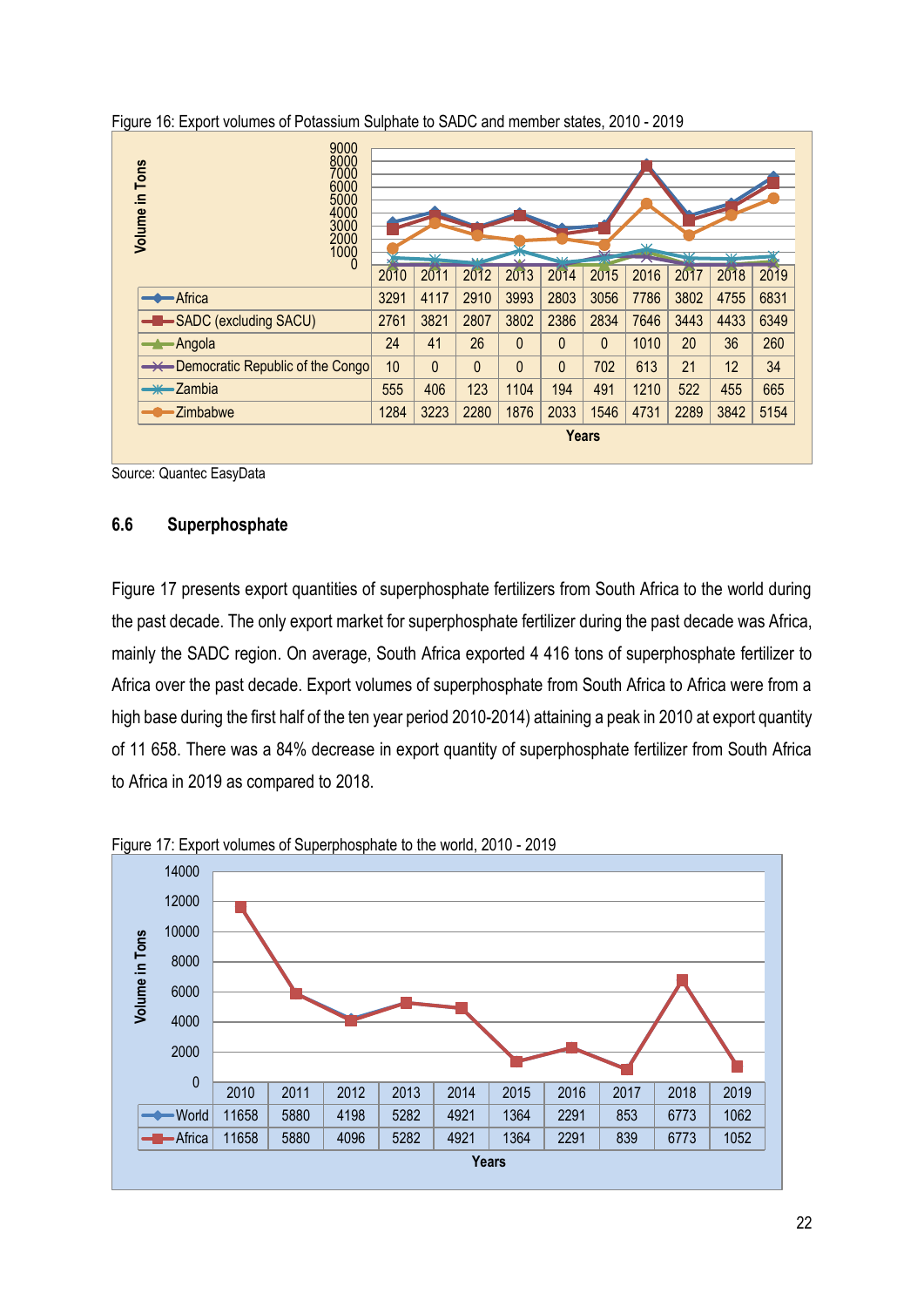Export volumes of superphosphate fertilizer from South Africa to the SADC region are shown in Figure 18 below.



<span id="page-22-2"></span>Figure 18: Export volumes of superphosphate to SADC and SACU, 2010 – 2019

Most of superphosphate fertilizer exports from South Africa to SADC went to Zimbabwe in 2019. On average, South Africa exported 2 046 tons of superphosphate fertilizer to Zimbabwe over the past ten years. Export volumes of superphosphate fertilizers to Zimbabwe were from a high base during the first half of the ten year period (2010-2014) attaining a peak in 2010 at approximately 10 267 tons. Exports to Angola and DRC were very low and not more than 700 tons per annum. There was a 73% decrease in exports of superphosphate fertilizers from South Africa to Zimbabwe in 2019 as compared to 2018.

# <span id="page-22-0"></span>**7. IMPORT VOLUMES OF FERTILIZERS**

### <span id="page-22-1"></span>**7.1 Urea**

Import volumes of Urea fertilizers from the world into South Africa over the past ten years are shown in Figure 19. Most of the Urea fertilizers from the world into South Africa over the past decade were mainly from Asia, followed by minimal import volumes from Europe and Africa. On average, South Africa imported 688 414 tons of Urea fertilizer from Asia over the past ten years. Imports of Urea fertilizers from

Source: Quantec EasyData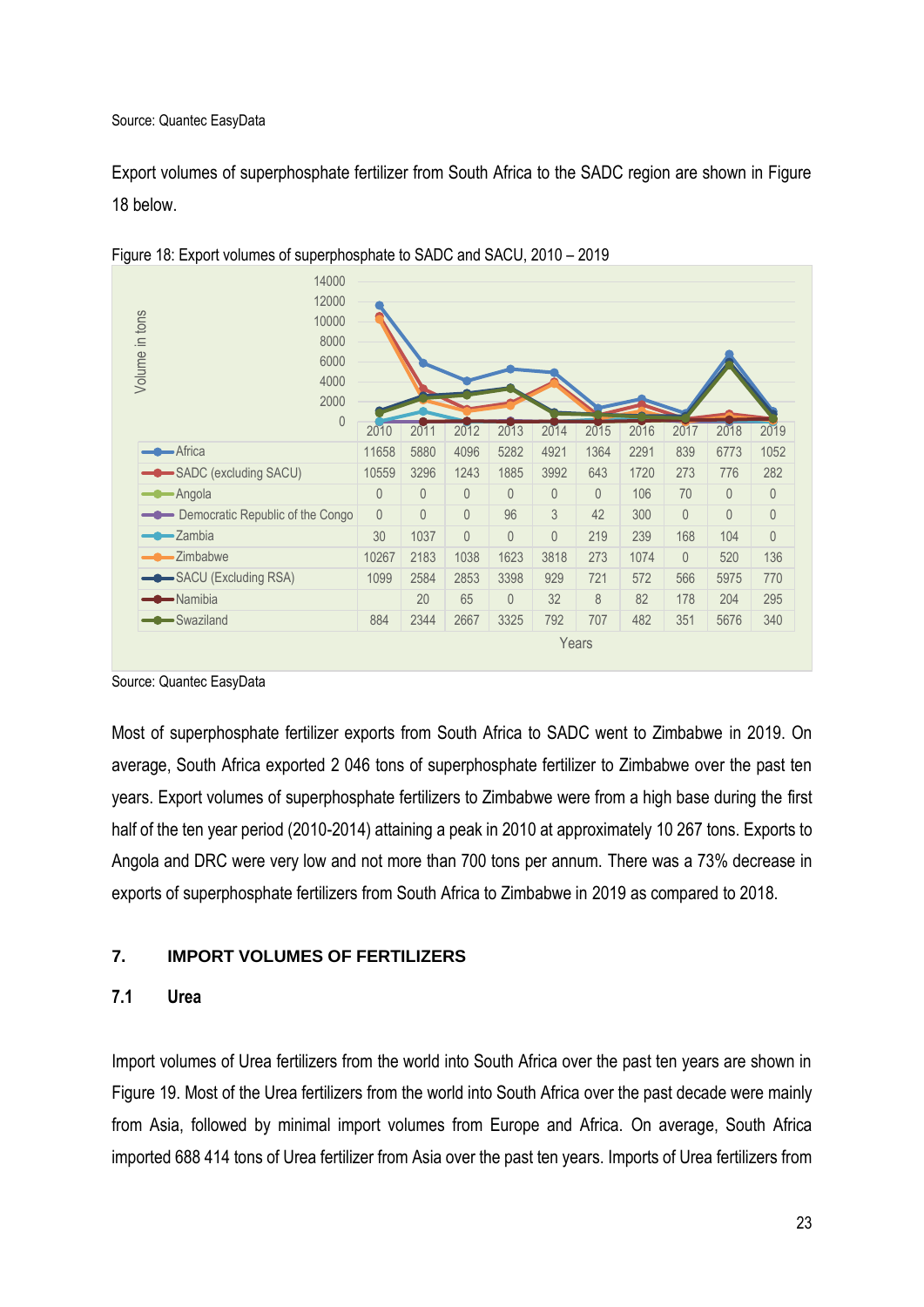Asia into South Africa were from a low base during the first half of the ten year period (2008-2012) attaining a maximum of 745 813 tons in 2012 while the imports were from a high base during the second half of the ten year period (2013-2017) attaining a peak in 2014 at an import volume of approximately 865 600 tons. Imports from Europe and Africa were very intermittent over the same ten year period under review. There was a 3% increase in import volumes of Urea from Asia into South Africa during 2017 as compared to 2016.



<span id="page-23-0"></span>

Figure 20 presents import volumes of Urea fertilizers from Western Asia into South Africa during the past decade. Saudi Arabia was the major supplier for Urea fertilizers imported by South Africa, followed by Qatar between 2008 and 2017 marketing season. On average, South Africa imported 263 600 tons of Urea fertilizers from Saudi Arabia over the past ten years. Imports from Saudi Arabia into South Africa attained a peak in 2016 at approximately 319 594 tons. On average, South Africa imported 255 373 tons of Urea fertilizers from Qatar over the past decade. Imports from Qatar into South Africa attained a peak in 2017 at approximately 380202 tons. In 2017, there was a 23% increase in import volume of urea fertilizers into South Africa Qatar and 13% decrease in import volumes of urea fertilizers into South Africa from Saudi Arabia . There was a 2% decline in import volumes of urea fertilizers from United Arab Emirates into South Africa during 2017 as compared to 2016 marketing season.

Source: Quantec EasyData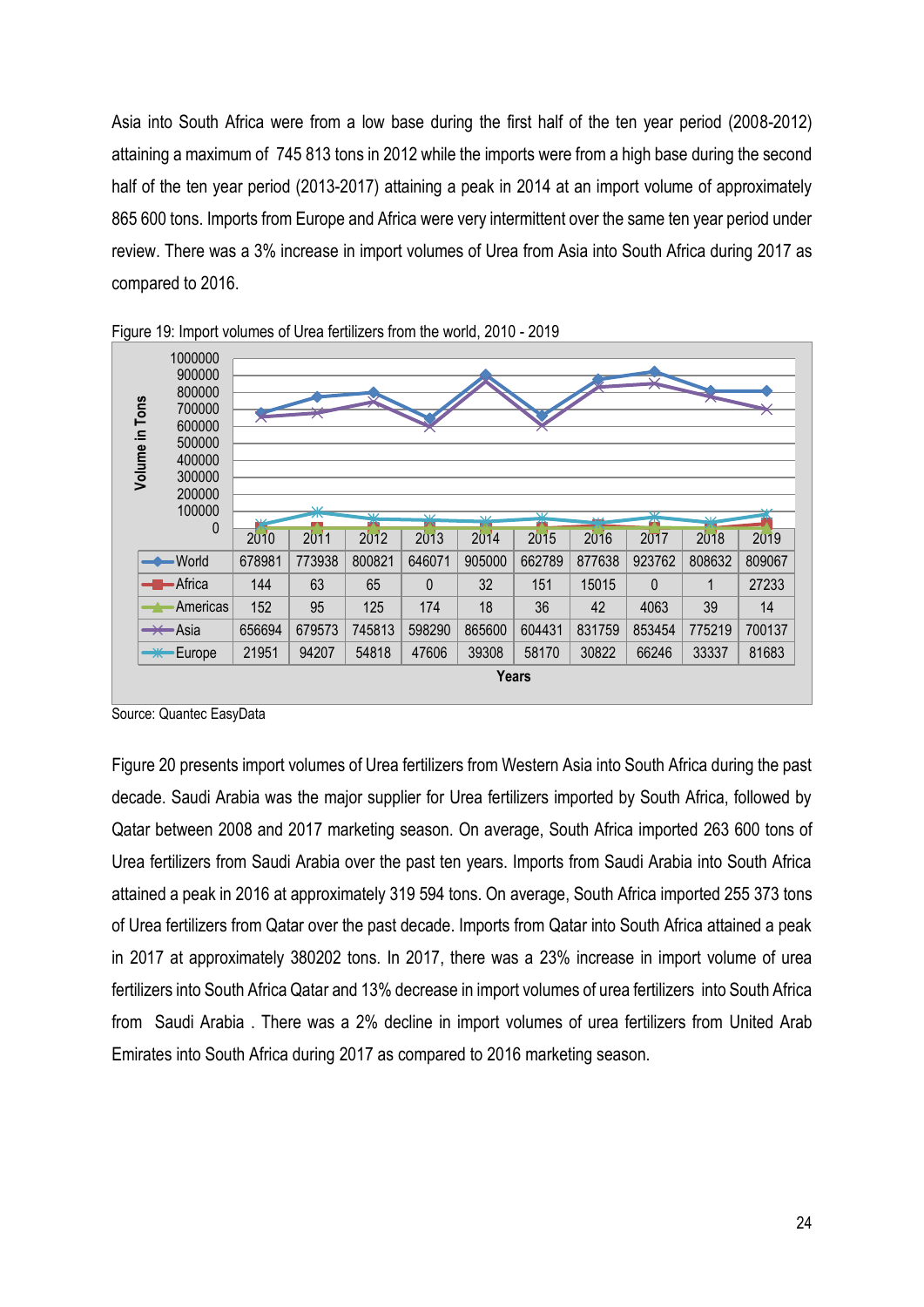

<span id="page-24-1"></span>Figure 20: Import volumes of Urea fertilizers from Western Asia, 2010 - 2019

## <span id="page-24-0"></span>**7.2 Limestone Ammonium Nitrate (LAN)**

Figure 21 presents import volumes of Limestone Ammonium Nitrate (LAN) fertilizers from the world into South Africa between 2008 and 2017 marketing seasons. The major supplier of LAN fertilizers from the world into South Africa was Europe, followed by minimal import volumes from Asia, Americas and Africa to a lesser extend over the past decade. On average, South Africa imported 93 416 tons of LAN fertilizers from Europe over the past ten years. Imports from Europe into South Africa attained a peak in 2008 and again in 2013 at approximately 151 046 and 146 828 tons respectively. Imports of LAN from Europe to South Africa were unstable during the past decade, Africa only supplied LAN to South Africa once during the past decade in 2011, and Americas are also inconsistent and lesser supplier of LAN to South Africa. In 2015, Imports of LAN from Europe into South Africa increased by more than 100%. In 2017 after a successive one year increase. Within Europe, the major supplier region of LAN is the European Union. Figure 22 below disaggregates the region.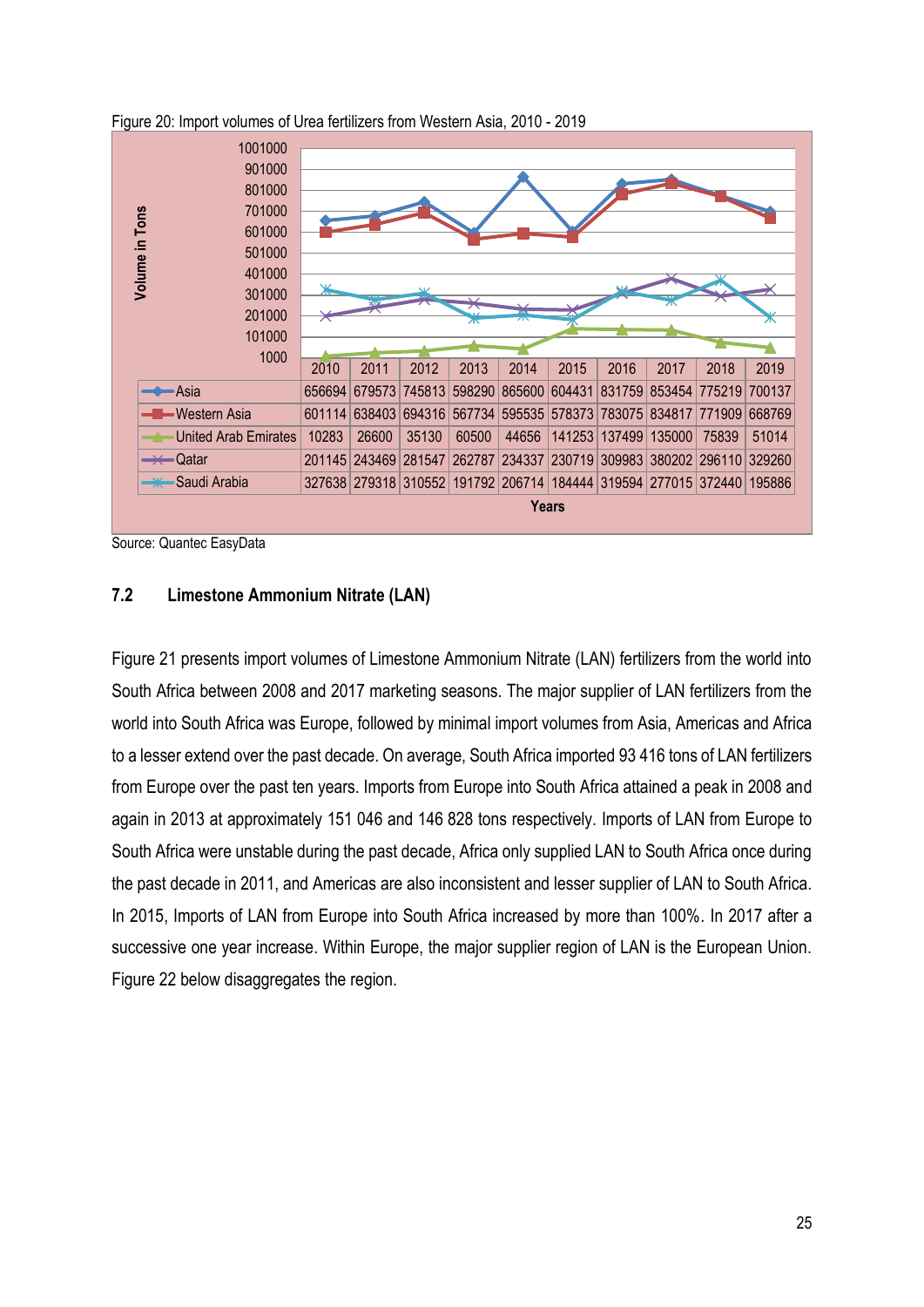

<span id="page-25-0"></span>Figure 21: Import volumes of LAN fertilizers from the world, 2010 - 2019

Figure 22 shows import volumes of Limestone Ammonium Nitrate (LAN) fertilizers from the European Union into South Africa over the past ten years. The major supplier of LAN fertilizers from European Union into South Africa was from the Netherlands, Germany and Belgium over the past ten years. In 2017, Netherlands, Germany, Belgium and Spain accounted all (100%) LAN imports to South Africa from the European Union. The Eastern Europe also accounted for 11% of all LAN imports to South Africa. In Eastern Europe, all imports of LAN destined to South Africa came from Russian Federation. On average, South Africa imported 36 780 tons of LAN fertilizers from the Netherlands over the past ten years. Import volumes of LAN fertilizers from the Netherlands into South Africa attained a peak in 2011 at approximately 77 610 tons, while import volumes of LAN fertilizers from Germany attained a peak in 2013 at approximately 60 205 tons and those from Russia peaked in 2016 at 52 626 tons. There was a 4% increase in import volumes of LAN fertilizers from Netherlands into South Africa during 2017 as compared to 2016. Imports from Russia decreased by 98% and Germany increased by 51% in 2017 as compared to 2016.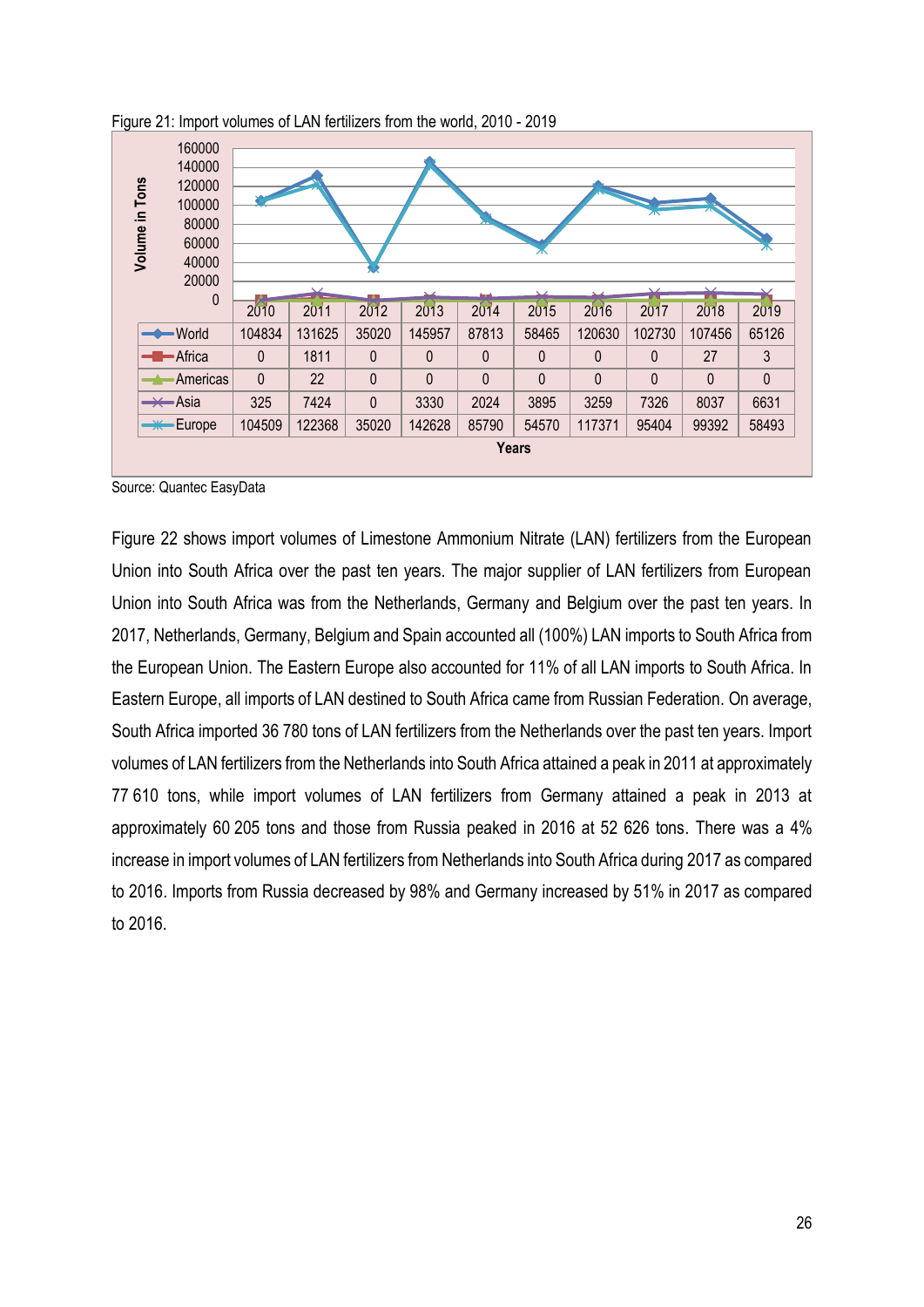| Volume in tons | 161000<br>141000<br>121000<br>101000<br>81000<br>61000<br>41000<br>21000<br>1000 |          |          |          |              |          |                |       |       |          |       |          |             |
|----------------|----------------------------------------------------------------------------------|----------|----------|----------|--------------|----------|----------------|-------|-------|----------|-------|----------|-------------|
|                |                                                                                  | 2008     | 2009     | 2010     | 2011         | 2012     | 2013           | 2014  | 2015  | 2016     | 2017  | 2018     | 2019        |
|                | -Europe                                                                          | 151046   | 25452    | 104509   | 122368       | 35020    | 142628         | 85790 | 54570 | 117371   | 95404 | 99392    | 58493       |
|                | -Eastern Europe                                                                  | 87966    | $\Omega$ | 19667    | 11177        | $\Omega$ | 16200          | 4988  | 5497  | 52626    | 10430 | 14976    | 2000        |
|                | <b>Russian Federation</b>                                                        | $\theta$ | $\Omega$ | 19667    | 11177        | $\Omega$ | 16200          | 4988  | 5497  | 52626    | 10430 | 14976    | 2000        |
|                | -European Union                                                                  | 62168    | 25452    |          | 84842 111190 | 35020    | 126428         | 80802 | 47873 | 64745    | 84974 | 84416    | 56493       |
|                | -Belgium                                                                         | 20230    | 17828    | 12510    | 14777        | 7907     | 7704           | 6306  | 13817 | 2006     | 11000 | 24995    | 12636       |
|                | -Netherlands                                                                     | $\theta$ | 4474     | 67082    | 77610        | 26937    | 37568          | 34181 | 29140 | 44470    | 46340 | 55427    | 43857       |
|                | Germany                                                                          | 970      | 3150     | 1370     | 2122         | 176      | 60205          | 23844 | 450   | 18269    | 27521 | $\Omega$ | $\Omega$    |
|                | $\bigcirc$ Latvia                                                                | $\theta$ | 0        | $\theta$ | 0            | $\theta$ | $\overline{0}$ | 16470 | 4466  | $\theta$ | 0     | 1990     | $\mathbb O$ |
|                | Years                                                                            |          |          |          |              |          |                |       |       |          |       |          |             |

#### <span id="page-26-1"></span>Figure 22: Import volumes of LAN from EU and Eastern Europe, 2010 - 2019

Source: Quantec EasyData

#### <span id="page-26-0"></span>**7.3 Mono-Ammonium Phosphate (MAP)**

Import volumes of Mono-Ammonium Phosphate (MAP) fertilizers from the world into South Africa are depicted in Figure 23. Most of the import volumes of MAP fertilizers from the world into South Africa during the period under scrutiny were mainly from Europe, followed by Asia and minimal import volumes from Americas and Africa. On average, South Africa imported 62 869 tons of MAP fertilizers from Europe over the past decade. Imports from Europe into South Africa attained a peak in 2017 at approximately 197 007 tons, while imports from Asia into South Africa attained a peak also in 2015 at approximately 98 224 tons. There was 402% increase in export volumes of MAP fertilizers from Europe into South Africa during 2017 as compared to 2016.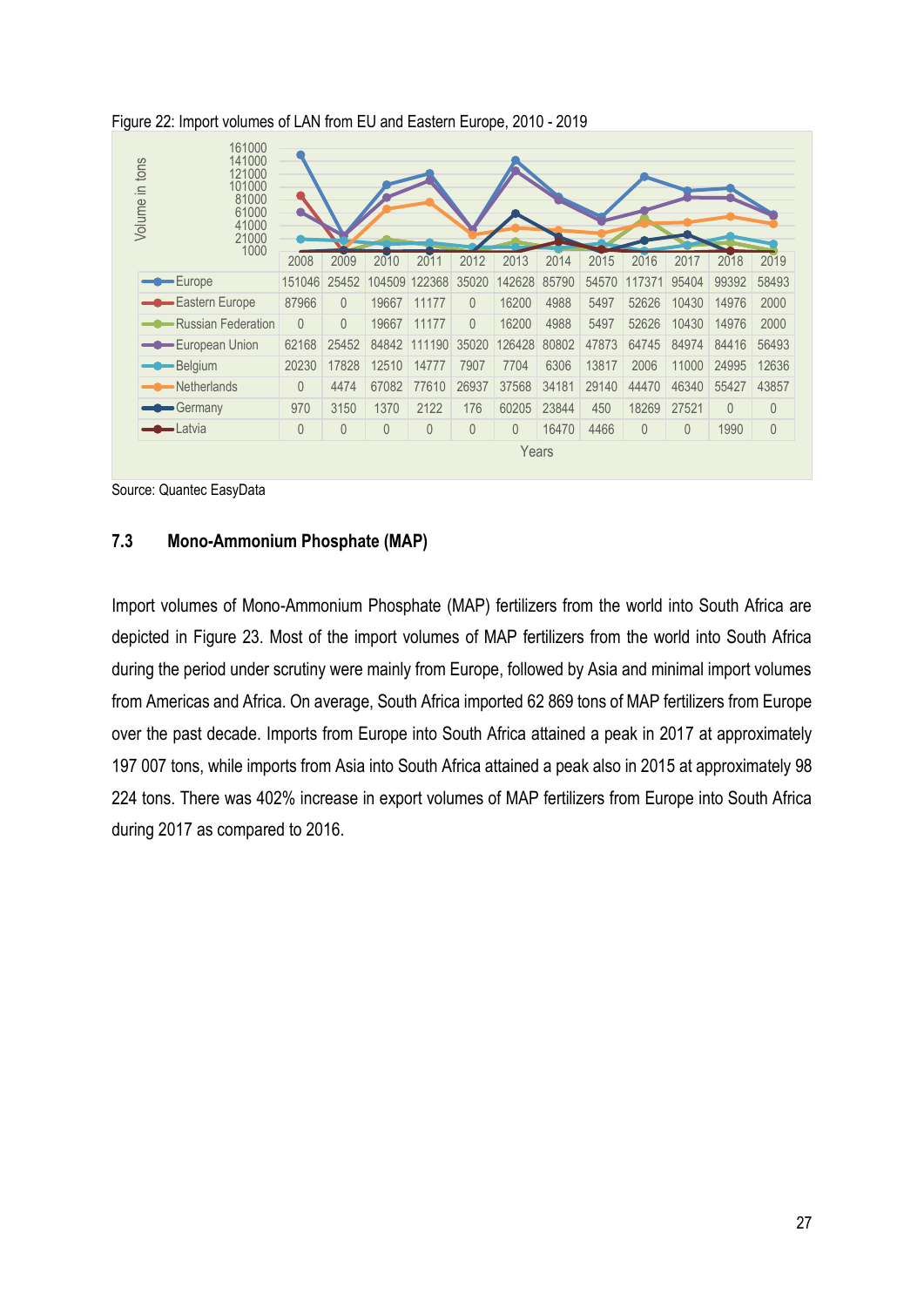

<span id="page-27-0"></span>Figure 23: Import volumes of MAP fertilizer from the world, 2010 - 2019

Figure 24 illustrates import volumes of Mono-Ammonium Phosphate (MAP) fertilizers from European regions and its member states into South Africa over the past ten years.



<span id="page-27-1"></span>Figure 24: Import volumes of MAP fertilizer from Europe, 2010 - 2019

As it can be seen from the figure above (Figure 21), all imports of MAP fertilizers originates from Eastern Europe in particular the Russian Federation.. Between 2008 and 2009, European Union, in particular Netherlands, Belgium and France were one of the major suppliers of MAP fertilizers into South Africa. With the exception 2009, Russia has been the major supplier. On average, South Africa imported 54 746 tons of MAP fertilizers from Russian Federation over the past decade. Imports from Russian Federation

Source: Quantec EasyData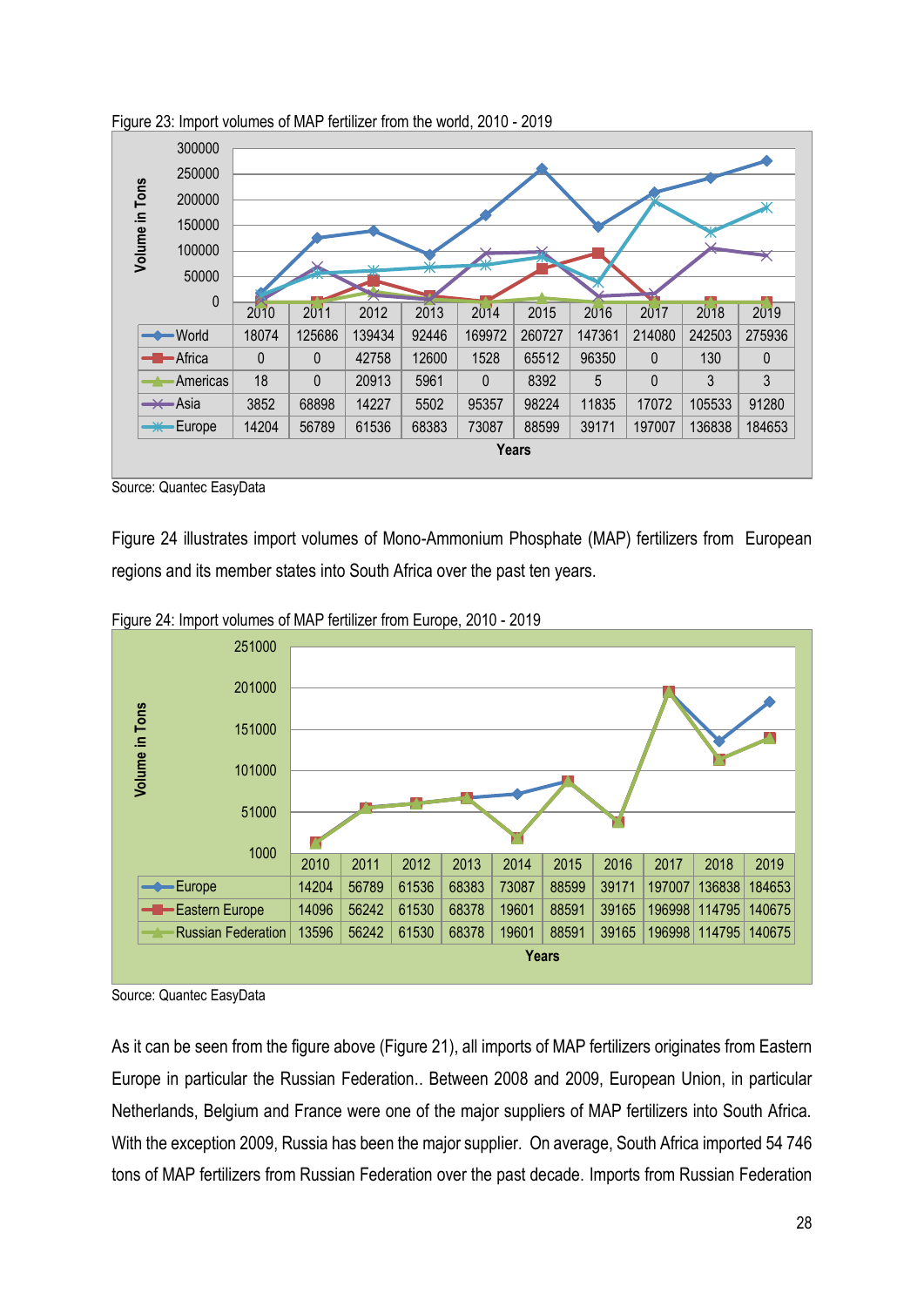into South Africa were from a high base during the second half of the ten year period (2013-2017) under review attaining a peak in 2017 at approximately 196 998 tons. Between 2008 and 2009, import volumes of MAP fertilizers from the Russian Federation into South Africa were low and not more than 30 000 tons per annum. There was a 403% increase in import volumes of MAP fertilizers from the Russian Federation into South Africa during 2017 as compared to 2016.

## <span id="page-28-0"></span>**7.4 Potassium Sulphate**

Import volumes of potassium sulphate from the world into South Africa over the past ten years are shown in Figure 25. The major supplier of potassium sulphate fertilizers from the world into South Africa was Europe, followed by the Americas and Asia over the same period under examination. Americas surpassed Europe as the leading supplier of South African Potassium Sulphate on two occasions that is in 2009 and 2012 while Asia claimed the top spot in 2014, 2016 and 2017. On average, South Africa imported 24 602 tons of potassium sulphate fertilizers from Europe over the past ten years. Imports from Europe into South Africa attained a peak in 2013 at approximately 43 513 tons, while imports from the Americas into South Africa attained a peak in 2012 at approximately 32 460 tons. Imports from Asia into South Africa attained a peak in 2017 at approximately 337 702 tons. It is also clear from Figure 25 that there was a 23% decline in import volumes of potassium sulphate from Europe into South Africa during 2017 as compared to 2016 and also those from Americas decreased by 77% and Asia increased by 1272% during the same period.



<span id="page-28-1"></span>Figure 25: Import volumes of Potassium Sulphate from the world, 2010- 2019

Source: Quantec EasyData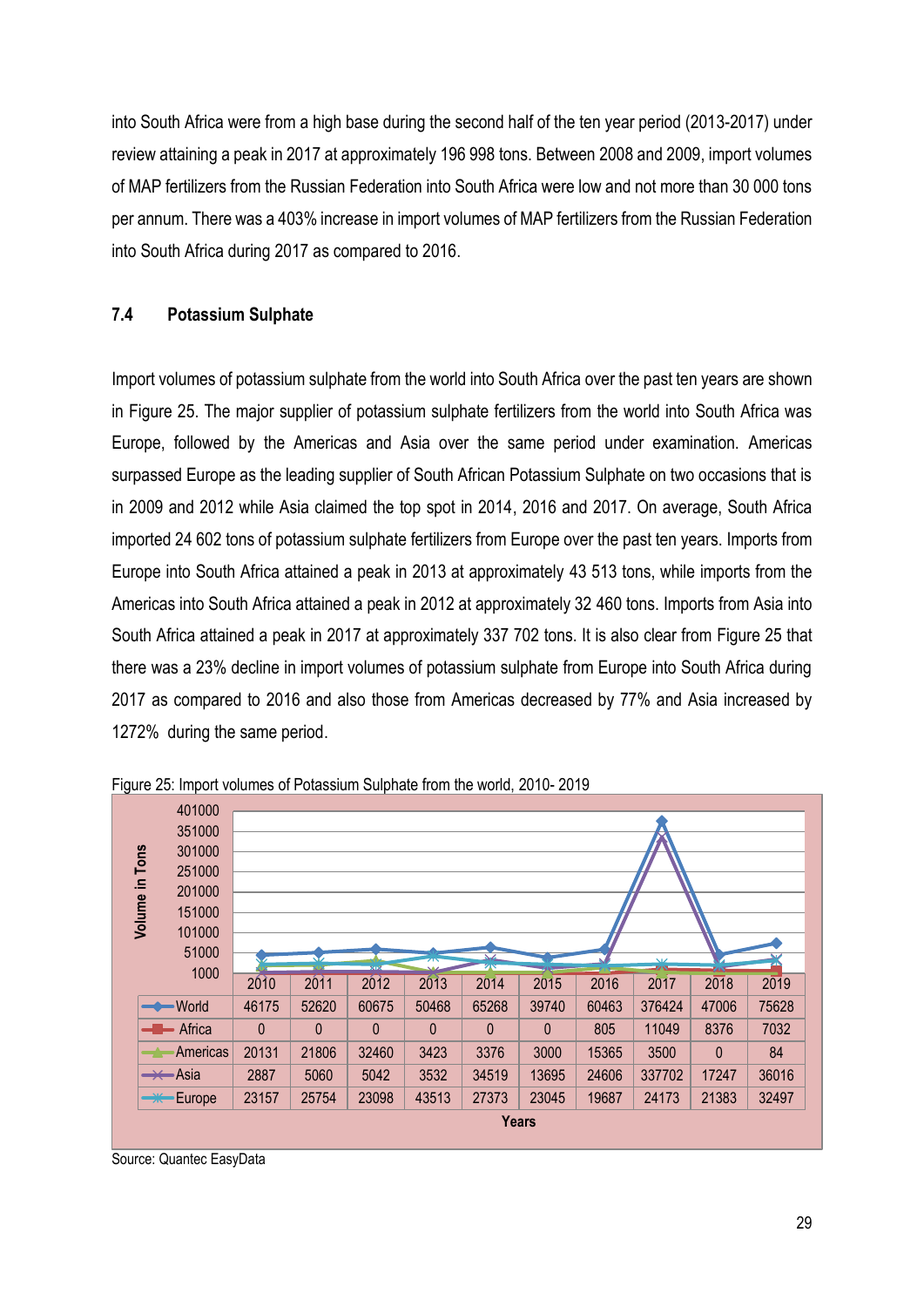Import volumes of potassium sulphate from European Union, South America and Eastern Asia into South Africa over the past decade are illustrated in Figure 26. Most of potassium sulphate fertilizer imports from the European Union into South Africa were from Germany, followed by Belgium over the past ten year period under review. Other dominant suppliers over the period under review was Eastern Asia and South America regions. In the Eastern Asia, China, Taiwan and Republic of Korea have been dominant counties that supplied South Africa with potassium sulphate fertilizer. In 2017, according to ranks, China was the top supplier followed by Germany and Taiwan. On average, South Africa imported 38 043 tons of potassium sulphate fertilizers from China over the past decade. Imports from China into South Africa attained a peak in 2017 at approximately 330 419 tons, while imports from Germany into South Africa attained a peak in 2008 at approximately 30 339 tons. There was a more than hundred percent increase in import volumes of potassium sulphate fertilizers from China into South Africa during 2017 as compared to 2016 while those from Germany increased by 23% and Taiwan decreased by 46%.

| 401000<br>351000<br>Volume in Tons<br>301000<br>251000<br>201000<br>151000<br>101000<br>51000<br>1000 | p.           | r v   |       |       | $\overline{\mathbf{v}}$ |          |       |        |              |       |
|-------------------------------------------------------------------------------------------------------|--------------|-------|-------|-------|-------------------------|----------|-------|--------|--------------|-------|
|                                                                                                       | 2010         | 2011  | 2012  | 2013  | 2014                    | 2015     | 2016  | 2017   | 2018         | 2019  |
| South America                                                                                         | 20124        | 21806 | 32460 | 3423  | 3376                    | 3000     | 12103 | 3500   | $\theta$     | 0     |
| $-\blacksquare$ - Chile                                                                               | 20124        | 21806 | 32460 | 3423  | 3376                    | 3000     | 12103 | 3500   | $\mathbf{0}$ | 0     |
| ∙Eastern Asia                                                                                         | 1558         | 4285  | 3592  | 1620  | 28907                   | 13403    | 23346 | 335710 | 13104        | 31523 |
| $\rightarrow$ China                                                                                   | $\theta$     | 208   | 295   | 72    | 26650                   | 10493    | 12178 | 330419 | 3337         | 23919 |
| <b>**</b> Taiwan Province of China                                                                    | 1224         | 1032  | 1307  | 948   | 2012                    | 2910     | 7281  | 3901   | 9767         | 6388  |
| Republic of Korea                                                                                     | 334          | 3045  | 1990  | 600   | 245                     | $\Omega$ | 3888  | 1391   | $\Omega$     | 1216  |
| Europe<br>$\overline{\phantom{m}}$                                                                    | 23157        | 25754 | 23098 | 43513 | 27373                   | 23045    | 19687 | 24173  | 21383        | 32497 |
| European Union                                                                                        | 22337        | 24705 | 22026 | 43020 | 27373                   | 23045    | 19687 | 24149  | 21383        | 32018 |
| Belgium                                                                                               | 12371        | 1855  | 7243  | 13888 | 3336                    | 5182     | 3303  | 3391   | 2299         | 2299  |
| Germany<br>$\rightarrow$                                                                              | 9936         | 22846 | 14779 | 26645 | 21323                   | 16299    | 16248 | 20052  | 18942        | 29694 |
|                                                                                                       | <b>Years</b> |       |       |       |                         |          |       |        |              |       |

<span id="page-29-1"></span>Figure 26: Import volumes of Potassium Sulphate from EU, South America and Eastern Asia countries, 2010 - 2019

Source: Quantec EasyData

### <span id="page-29-0"></span>**7.5 Potassium Chloride**

Import volumes of potassium chloride from the world into South Africa during the past ten years are depicted in Figure 27.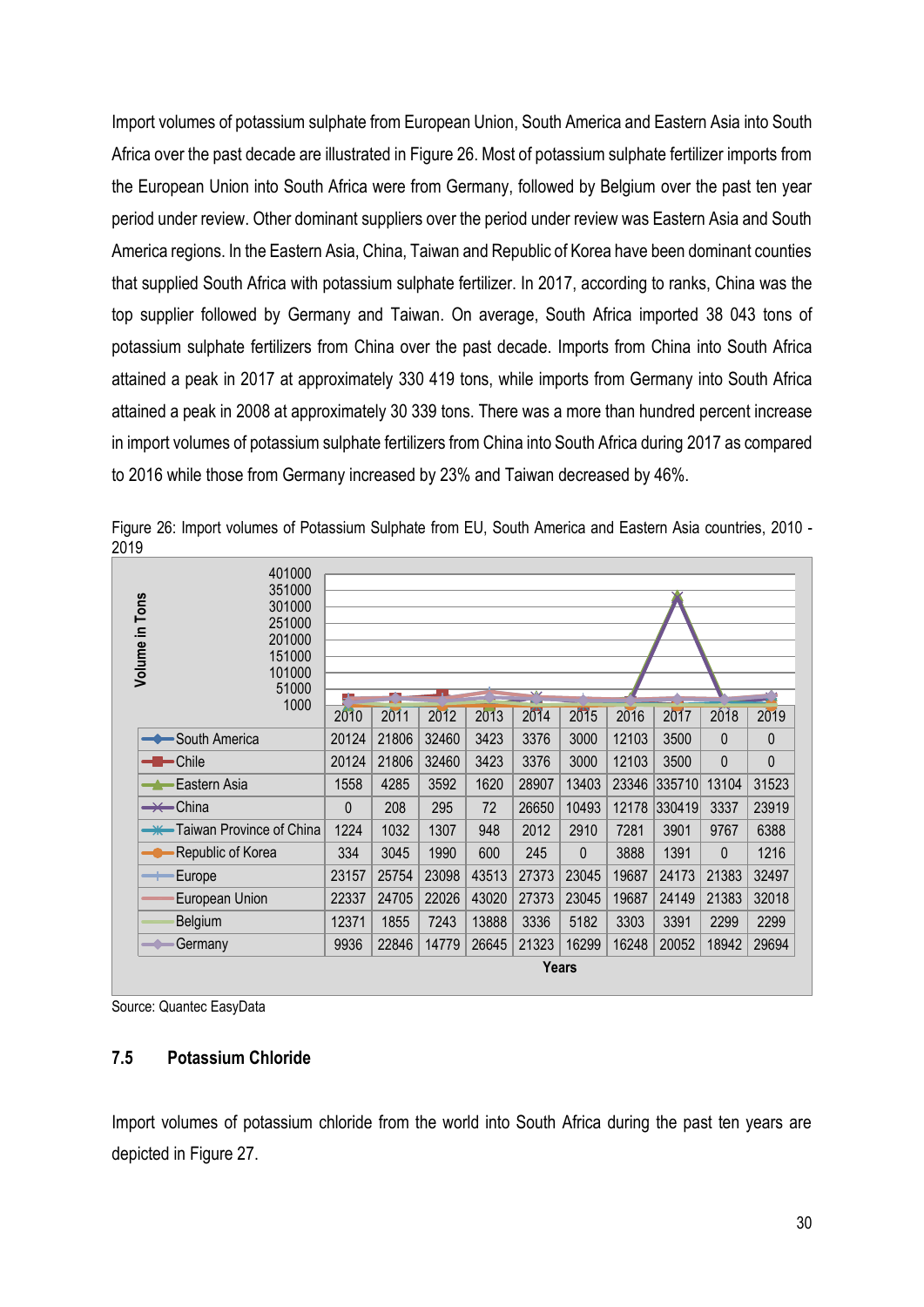

<span id="page-30-0"></span>Figure 27: Import volumes of Potassium Chloride from the world, 2010 - 2019

The major supplier for potassium chloride fertilizers from the world into South Africa in the past ten years was Europe, followed by Asia, Americas and minimal import volumes from Africa. On average, South Africa imported 105 603 tons of potassium chloride fertilizers from Europe between 2008 and 2017 marketing seasons. Import volumes of potassium chloride from Europe into South Africa have been fairly stable, averaging 105 603 and attaining a peak in 2008 at approximately 150 728 tons. Imports from Asia into South Africa attained a peak in 2014 at approximately 128 428 tons. There was a 7% decrease in import volumes of potassium chloride from Europe into South Africa during 2017 as compared to 2016.

Figure 28 presents import volumes of potassium chloride fertilizers from the European Union, South America and Western Asia into South Africa over the past ten years. The three regions have been the top exports of potassium chloride to South Africa of the past decade. Most of the potassium chloride fertilizers from the European Union into South Africa were mainly from Germany, followed by very minimal imports from Netherlands over the same period under scrutiny while those from South Africa have been coming solely from Chile. In the Western Asian region, Israel and Jordan have been the main suppliers of potassium chloride fertilizer into South Africa. On average, South Africa imported 97 905 tons, 80 541 tons and 38 421 tons of potassium chloride fertilizers from Chile, Germany and Israel respectively between 2008 and 2017 marketing seasons. Imports from Chile and Jordan into South Africa were from a high base during the second half of the ten year period (2013-2017) under review both attaining a peaks in 2015 at approximately 135 362 tons and 90 800 tons respectively. There was a 4% increase in import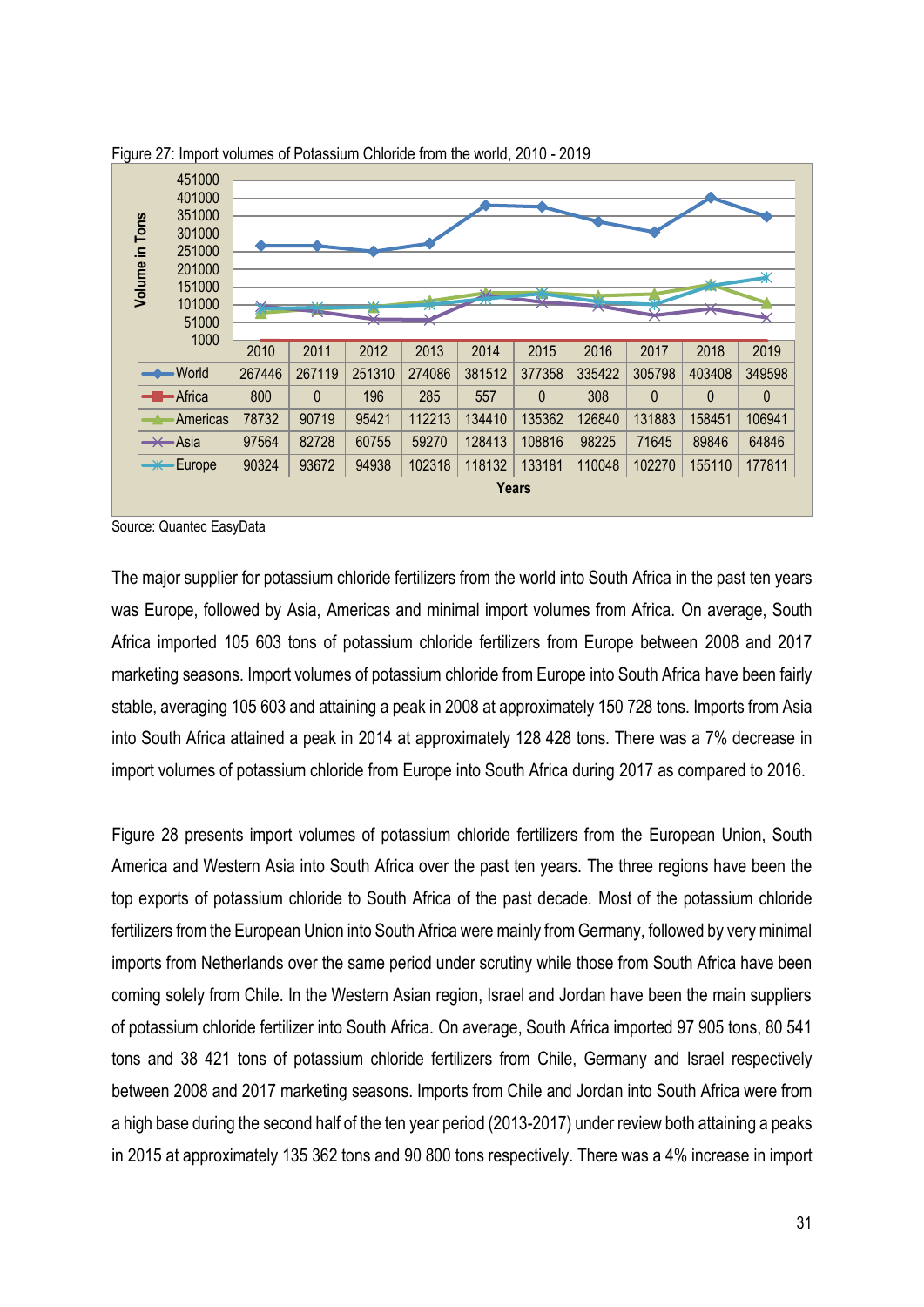volumes of potassium chloride fertilizers from Chile and 10% increase in import volumes of potassium chloride fertilizers from Jordan in 2017. Imports from Germany and Israel decreased by 1% and 59% respectively during the same period.

| 201000<br>181000<br>Volume in Tons<br>161000<br>141000<br>121000<br>101000<br>81000<br>61000<br>41000 |       | $\vee$       |       | ᡪ᠇ᡔ      |              |              | N.Z<br>$\overline{\phantom{a}}$ | ᄌ            |              |        |
|-------------------------------------------------------------------------------------------------------|-------|--------------|-------|----------|--------------|--------------|---------------------------------|--------------|--------------|--------|
| 21000<br>1000                                                                                         | ⋇     |              |       |          |              |              |                                 | ⇁            |              |        |
|                                                                                                       | 2010  | 2011         | 2012  | 2013     | 2014         | 2015         | 2016                            | 2017         | 2018         | 2019   |
| South America                                                                                         | 78728 | 90653        | 95421 | 112205   | 134410       | 135362       | 126557                          | 131876       | 158426       | 106898 |
| $-\blacksquare$ - Chile                                                                               | 78728 | 90653        | 95420 | 112205   | 134410       | 135362       | 126557                          | 131876       | 158426       | 106898 |
| —▲ Western Asia                                                                                       | 95763 | 82695        | 60681 | 59025    | 125315       | 108366       | 97300                           | 71049        | 88344        | 63304  |
| $\rightarrow \leftarrow$ Israel                                                                       | 69263 | 54562        | 33954 | 19416    | 51374        | 17566        | 26100                           | 10639        | 4100         | 48     |
| <del>- J</del> ordan                                                                                  | 18150 | 28133        | 26728 | 39610    | 73942        | 90800        | 67200                           | 60410        | 84244        | 63256  |
| European Union                                                                                        | 47855 | 91672        | 94438 | 72535    | 106237       | 87381        | 100753                          | 100224       | 147782       | 176190 |
| Netherlands<br>—                                                                                      | 21    | $\mathbf{0}$ | 1900  | $\Omega$ | $\mathbf{0}$ | 0            | 4006                            | $\mathbf{1}$ | $\mathbf{0}$ | 1      |
| Germany                                                                                               | 47833 | 85321        | 75715 | 72535    | 83960        | 86614        | 95577                           | 94982        | 104035       | 102975 |
|                                                                                                       |       |              |       |          |              | <b>Years</b> |                                 |              |              |        |

<span id="page-31-1"></span>Figure 28: Import volumes of Potassium Chloride from South America, EU and Western Asia countries, 2010 - 2019

Source: Quantec EasyData

### <span id="page-31-0"></span>**7.6 Superphosphate**

Figure 29 presents import volumes of superphosphate fertilizers from the world into South Africa over the past decade. The major supplying market for superphosphate fertilizers from the world into South Africa was Asia, followed by very minimal imports from Africa and Europe over the same period under review. On average, South Africa imported 21 223 tons of superphosphate fertilizers from Asia between 2008 and 2017 marketing seasons. Imports from Asia into South Africa attained a peak in 2008 at approximately 58 698 tons. There were no imports of superphosphate fertilizers from Africa into South Africa in 2009 while Europe did not register any exports to South Africa in 2009, 2010, 2013 and 2014. Imports from Asia have been fairly stable between 2009 and 2017. In 2017, import volumes of superphosphate fertilizers from Asia into South Africa increased by 22% as compared to 2016.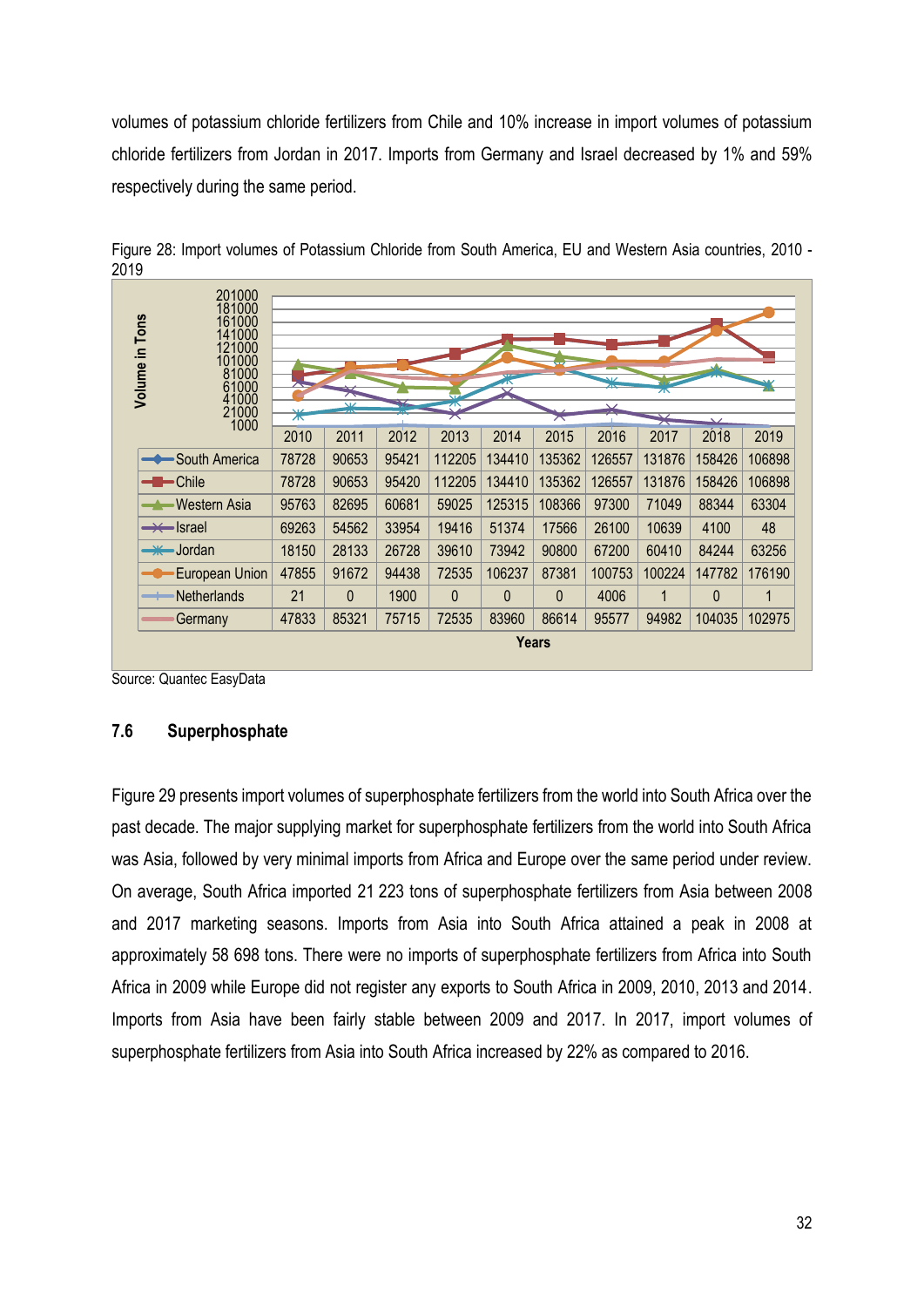

<span id="page-32-0"></span>Figure 29: Import volumes of Superphosphate from the world, 2010 – 2019

Import volumes of superphosphate fertilizers from Western and Eastern Asia into South Africa during the past ten years are indicated in Figure 30. The major supplying market for superphosphate fertilizers from Western Asia into South Africa was Israel and China in the Eastern Asian region. On average, South Africa imported 18 724 tons of superphosphate fertilizers from Israel between 2008 and 2017. Imports from Israel into South Africa attained a peak in 2008 at approximately 51 948 tons. During the second half of the ten year period (2013-2017), imports from Israel into South Africa were stable, averaging 14 752 tons. There was a 27% increase in import volumes of superphosphate fertilizers from Israel into South Africa during 2017 as compared to 2016.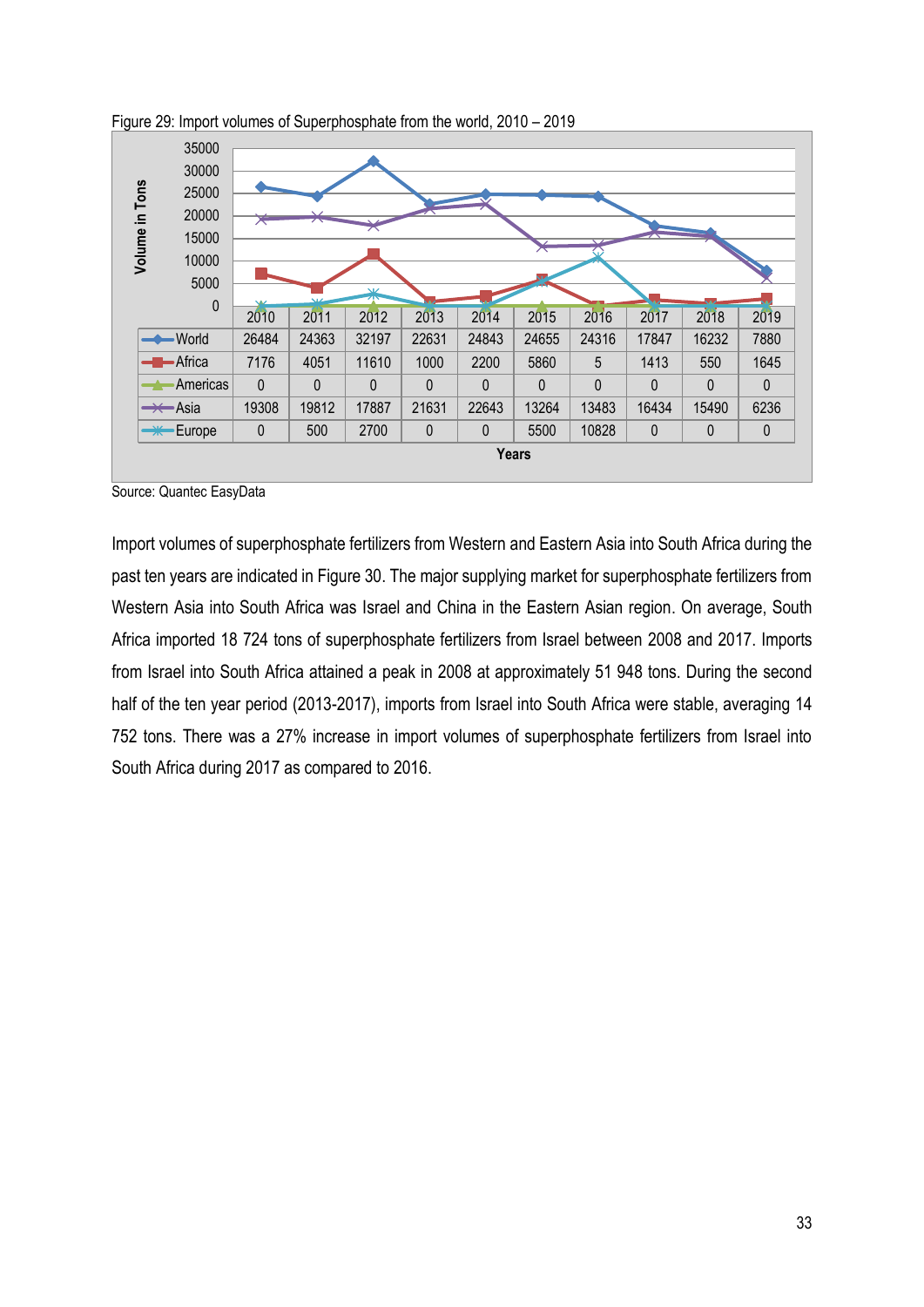

<span id="page-33-1"></span>Figure 30: Import volumes of Superphosphate from Asian regions and member countries, 2010 - 2019

## <span id="page-33-0"></span>**8. SWOT Analysis (Strengths, Weaknesses, Opportunities, Threats)**

#### **Strengths**

- $\triangleright$  Financial leverage ability for farmers to use debt to expand business and increase profits;
- $\triangleright$  Customer loyalty- customers are loyal to manufacturer/blender according to additional service provided;
- $\triangleright$  Customer services manufacturers/blenders often supply technical assistance;
- $\triangleright$  Brand name- consumers place value in the brand name.

### **Opportunities**

- $\triangleright$  Online market- online markets offers the industry to expand by reaching much broader audience;
- $\triangleright$  Innovation space remains for innovations to produce unique products or service that meet customer needs;
- $\triangleright$  Loosening regulations- South Africa 's fertilizer industry operates in a free market;
- $\triangleright$  New markets- a great opportunity are the African countries and exports to India, Japan and Columbia.; and

#### **Weaknesses**

- $\triangleright$  High debt burden A total growth in total farm debt;
- $\triangleright$  Out-dated technology- South Africa's infrastructure that is used to produce primary fertiliser materials is very old and very expensive to replace;
- $\triangleright$  Weak supply chain a highly concentrated fertiliser supply chain;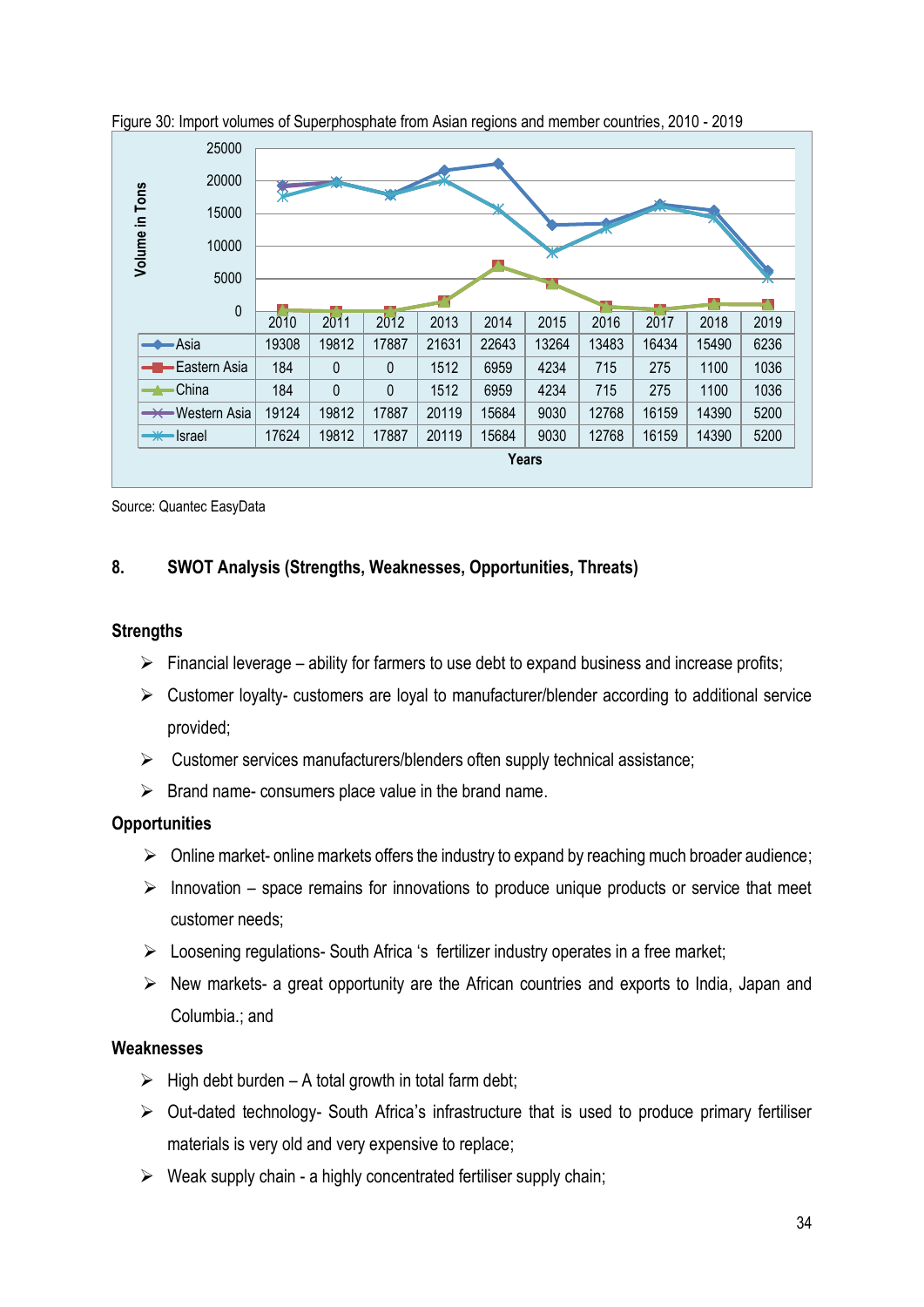## **Threats**

- $\triangleright$  Volatile currency- price differences are also caused by factors such as the volatile exchange rate;
- $\triangleright$  Natural factors -Seasonal variations are caused by regional droughts and short term fluctuations in the financial position of the farm sector;
- $\triangleright$  Intense competition- The South African fertilizer market face stiff competition from overseas countries;
- $\triangleright$  Volatile revenue fertilizer is a vitally important determinant of the profitability; and
- Political risk- policy uncertainty and political will to invest fertilizer exploration and capacity expansion programmes.

# <span id="page-34-0"></span>**9. ROLE PLAYERS IN THE FERTILZER INDUSTRY**

### **Table 4: Key Stakeholders**

| <b>Fertilizer</b><br><b>industries</b>      | <b>Type</b><br><b>of</b><br>fertilizers                       | <b>Physical</b><br><b>Address</b>                                              | <b>Postal</b><br><b>Address</b>                  | <b>Telephone</b><br>number    | <b>Email address</b>        |
|---------------------------------------------|---------------------------------------------------------------|--------------------------------------------------------------------------------|--------------------------------------------------|-------------------------------|-----------------------------|
| 8.1 Kynoch                                  | Liquid,<br>Granular<br>and<br>soluble<br>water<br>fertilizers | street<br><b>Ross</b><br>Johannesburg<br>2125<br>South<br>Africa               |                                                  | 011 317 2000                  | info@kynoch.c<br>o.za       |
| 8.2 Sasol                                   | Granular<br>and<br>Liquid<br>fertilizers                      | Sturdee<br>1<br>Avenue<br>Rosebank<br>Johannesburg(<br>SA) 2196                | P.O Box 5486<br>Johannesburg(<br>SA) 2000        | 011 441 3111                  |                             |
| 8.3<br>Omnia<br>(Nutriology-<br>Nutrilogie) | Liquid,<br>Granular<br>and<br>specialty<br>fertilizers        | Omonia house<br>Epsom Downs<br>office park<br>13 Sloane st<br><b>Bryanston</b> | P.O<br>.Box<br>69888<br><b>Bryanston</b><br>2021 | 011 709 8888                  | Fertilizer@omo<br>nia.co.za |
| 8.4 Profert                                 | Granular<br>and<br>Liquid<br>fertilizers                      | 43 Ross street<br>Potchefstroom<br><b>North</b><br>West<br>(SA)<br>2531        |                                                  | 018 293 3530                  | info@profert.c<br>o.za      |
| 8.5 TRIOMF                                  | Granular,<br>Liquid<br>and<br>Specialty<br>fertilizers        | <b>TRIOMF</b> road<br>Potchefstroom<br>2531<br>West<br>North<br>(SA)           | P.O Box 505<br>Potchefstroom<br>2520             | 086 187 4663/<br>018 285 1291 | info@triomfsa.<br>co.za     |